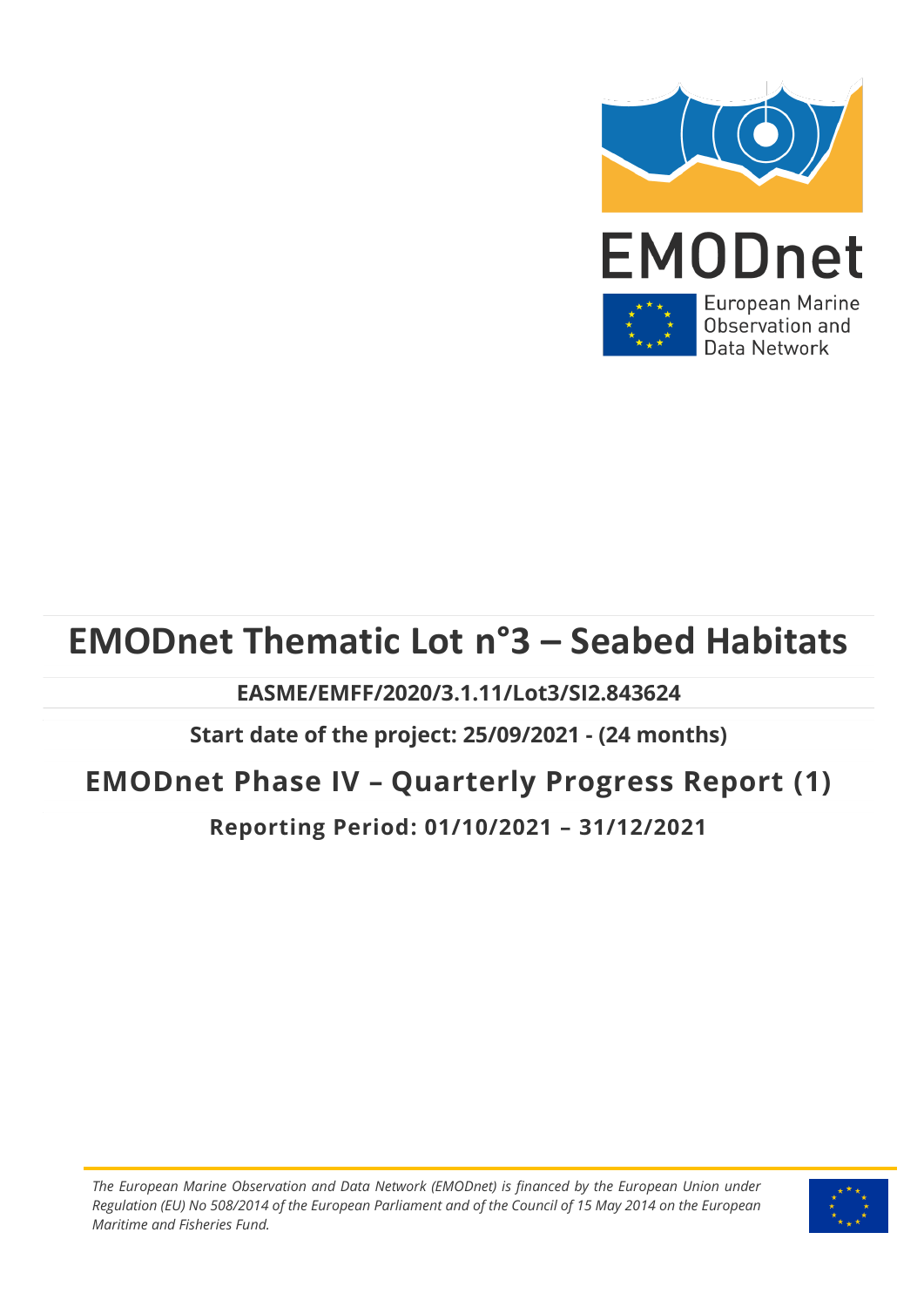

| 3. User feedback (Contact Us form, online chat & other communication |  |
|----------------------------------------------------------------------|--|
|                                                                      |  |
|                                                                      |  |
|                                                                      |  |
|                                                                      |  |

### **Disclaimer**

The information and views set out in this report are those of the author(s) and do not necessarily reflect the official opinion of the CINEA or of the European Commission. Neither the CINEA, nor the European Commission, guarantee the accuracy of the data included in this study. Neither the CINEA, the European Commission nor any person acting on the CINEA's or on the European Commission's behalf may be held responsible for the use which may be made of the information.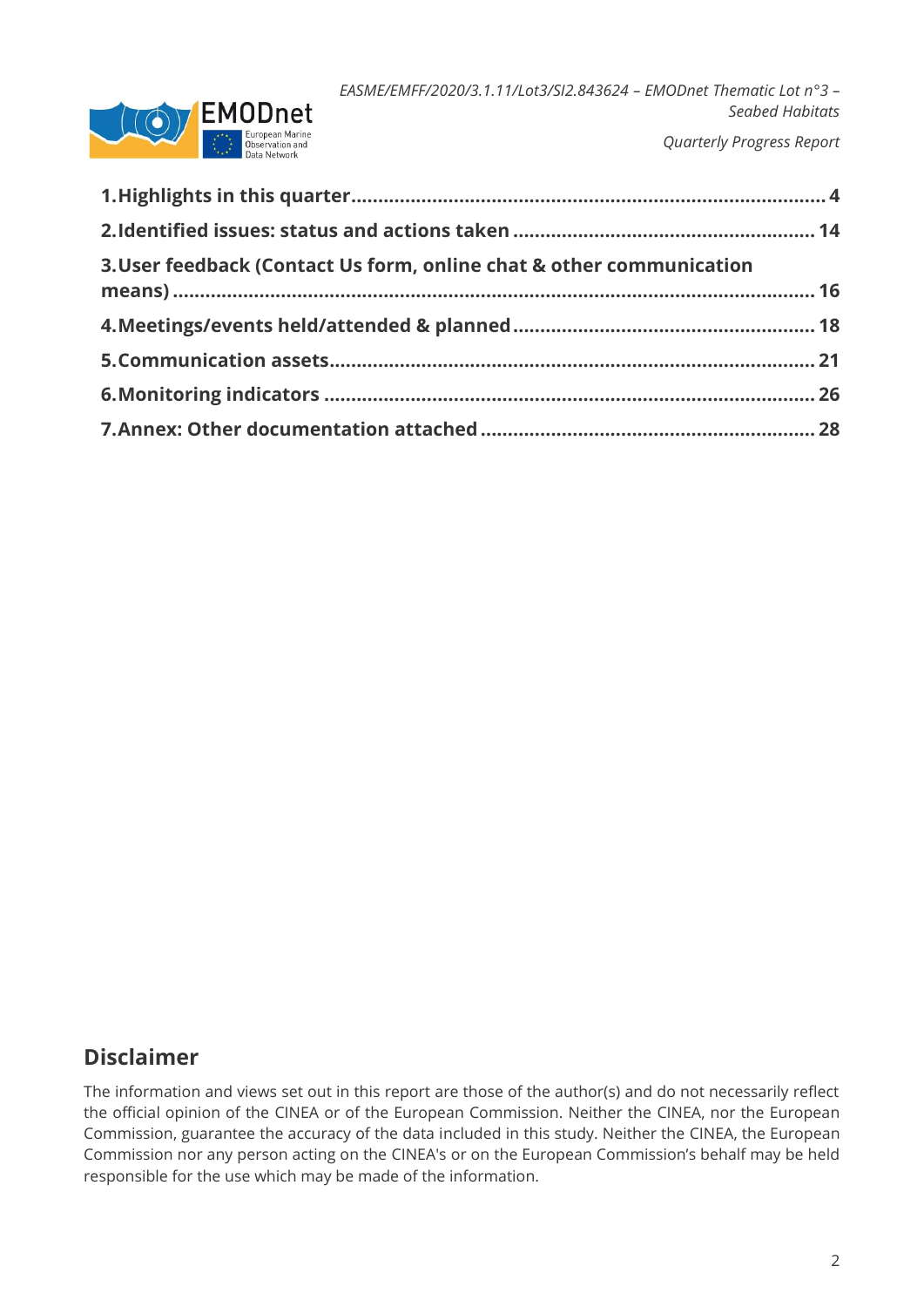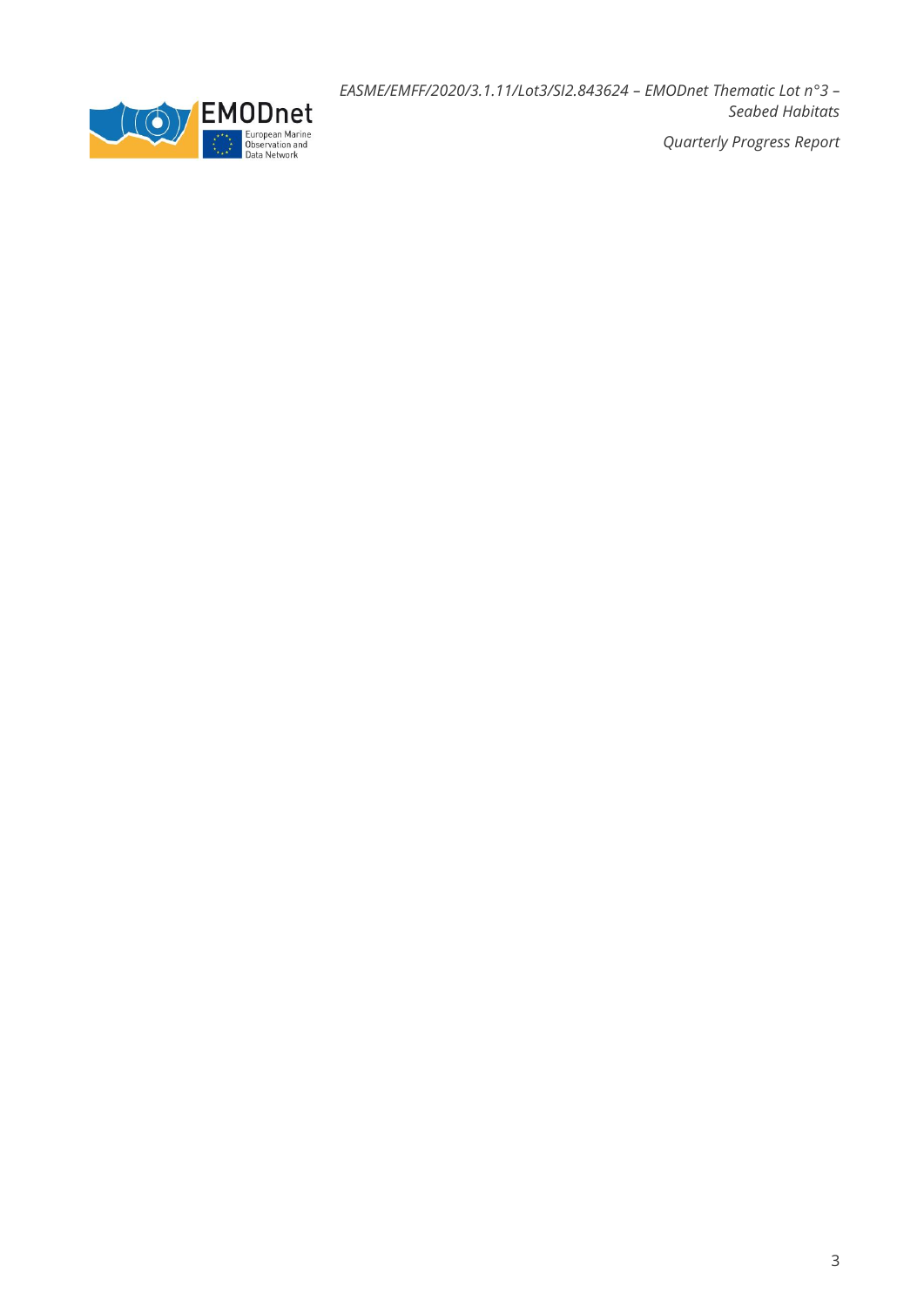

# <span id="page-3-0"></span>**1. Highlights in this quarter**

#### **Task 1: Maintain and improve a common method of access to data held in repositories**

- All consortium members are contributors to the data collation work package (WP2) and have begun work to format and gather data described in Appendix 3 of the project proposal.
- ISPRA, JNCC and MI have been creating tutorial videos corresponding to each step in the data submission process to help new and existing partners correctly submit data to WP2,
- With help from the previous WP2 leaders, ISPRA, JNCC has designed a new data collation tracker, which allows us to track data acquisition status, data preparation status and data upload status. The data acquisition status can also be summarised efficiently to report against indicator 3.
- SYKE are leading on a new data theme coastal wetlands and have begun developing standard vocabularies to use in all data submissions.
- CCMAR are leading on a new data theme essential fish habitats and have identified many new datasets in addition to those listed in the project proposal.
- Data uploads to the portal will occur at six-monthly intervals, starting in April 2022.

#### **Task 2: Construct products from one or more data sources that provide users with information about the distribution and quality of parameters in time and space**

- JNCC, CCMAR and Ifremer held a planning meeting for WP3 Building Composite Data Products.
- MI, JNCC and other partners have been promoting EUSeaMap via EMODnet news, Twitter and LinkedIn to ensure that potential users are aware of them.
- MI presented EUSeaMap at a Caspian Sea conference to raise awareness of EMODnet in this new region and identify potential data providers.
- JNCC created a log to track issues and potential improvements to existing composite data products.
- Using the library of EUNIS habitat maps collated in previous phases, we have completed a composite data product that combines individual habitat maps from surveys with EUSeaMap to create a full-coverage habitat map for the northeast Atlantic showing the best available data. This work started in the last phase, but was completed in the last quarter on request by the OSPAR Interesessional Correspondence Group on the Coordination of Biodiversity Assessment and Monitoring (ICG-COBAM). This data product is now being used in the latest OSPAR assessment on the extent of physical damage to the seabed.

#### **Task 3: Develop procedures for machine-to-machine connections to data and data products**

• Nothing to report yet.

#### **Task 4: Contribute data, data products and content to a central portal that allows users to find, view and download data and data products** AND **Task 5: Contribute content to dedicated spaces in the Central Portal**

- INCC has been having monthly meetings about the central portal with the central portal team.
- On request, JNCC has provided information about the seabed habitats portal, including a list of data products, a list of static content on the website and explained functionality from our portal that we would like to see on the central portal.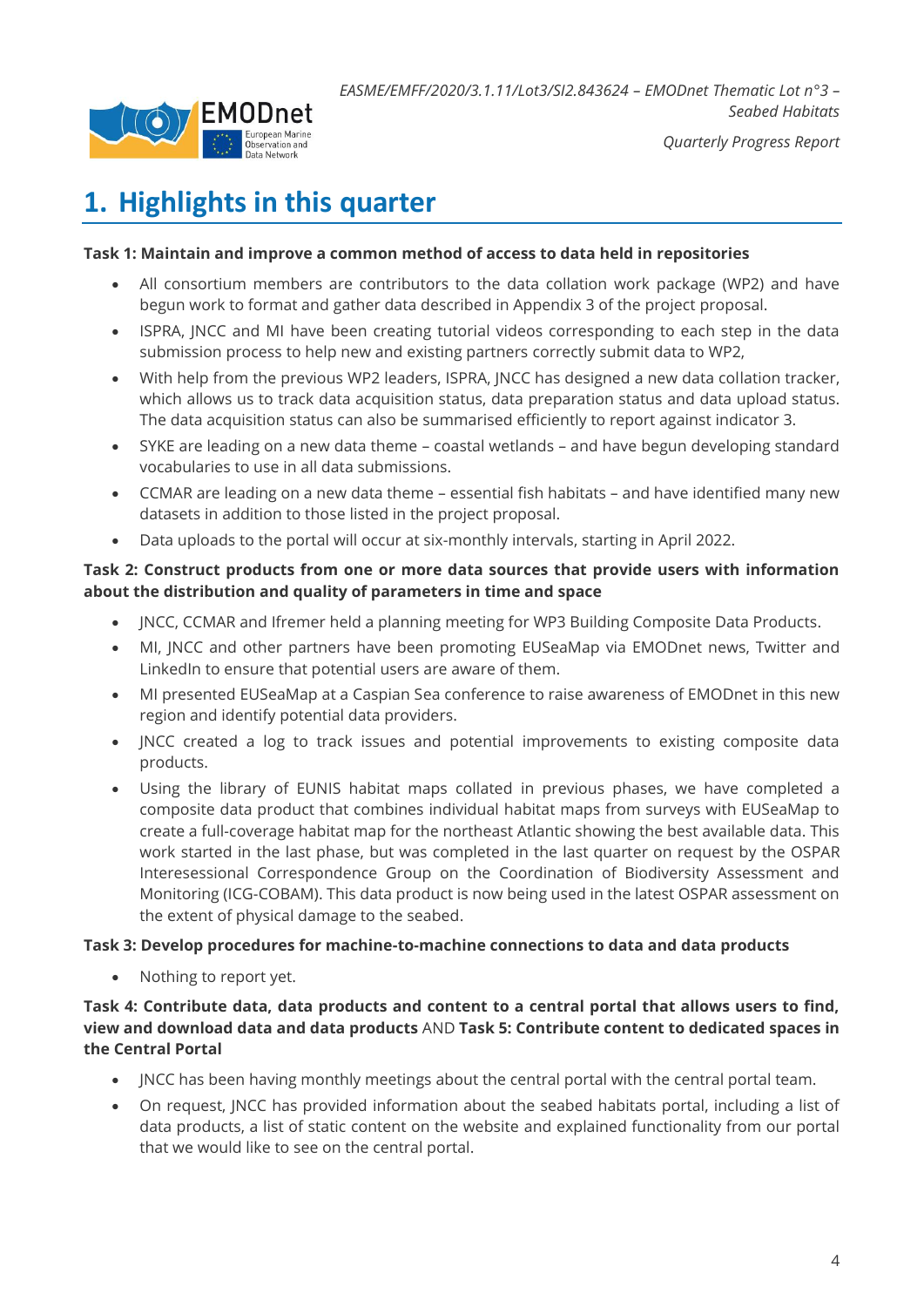

 On request, JNCC and other partners have provided feedback on the current version of the new central portal map viewer.

#### **Task 6: Ensure the involvement of regional sea conventions**

- Many members of our consortium have active, ongoing relationships with regional sea conventions and continue to take part of various working groups and expert groups.
- As described under Task 2, we have provided the OSPAR ICG-COBAM with a vital data product for their assessment of the extent of physical damage to the seabed. We remain in constant communication with them to answer any questions and provide advice on how to use the data product.
- As described under Task 2, MI presented EUSeaMap at the Scientific Conference  $\Theta_{\Omega}$  Climate Change in the Caspian Sea Regionwhich was organised by CASPCOM and the Tehran Convention, hosted by UN Environment Programme.

#### **Task 7: Contribute to the implementation of EU legislation and broader initiatives for open data**

- The consortium has submitted a pledge to the Make EU Blue campaign to "continue to improve & expand the coverage of the broadscale seabed habitat map for Europe, EUSeaMap, which serves as a base map for national, regional & global assessments".
- The Project Coordinator has submitted an abstract to the upcoming International Ocean Data Conference 2022 - The Data We Need for the Ocean We Want, entitled "EMODnet Seabed Habitats: collecting habitat maps once, using many times".

#### **Task 8: Monitor quality/performance and deal with user feedback**

- Our support team is available Monday to Friday 9-17:00 to respond to queries and feedback received via the Contact Us form on the website, or by direct email.
- In this quarter, the responsibility for monitoring the email inbox (to which the Contact Us form completions are sent) has transferred back from Ifremer to JNCC. This has once again become possible since the UK received adequacy status from the EU.
- All correspondence by these means is tracked in our dedicated Feedback Log, which is owned by the WP5 leader, MI, and recently updated to ensure more efficient reporting in the feedback section of this report.
- A new communication plan has been produced between WP5 (communication) leaders old (JNCC) and new (MI). All communication assets and meetings and events are tracked in our dedicated Publicity Log, which has recently been updated to ensure more efficient reporting in the communication assets section of this report.
- For monitoring web performance, we have started the process of streamlining the reporting of data and data product trends on the portal, by labelling every single data layer on GeoServer using the terminology and categories required by the quarterly reports (e.g. themes, sub-themes, data vs data product, sea-basin, etc.).

#### **Task 9: Maintain the existing thematic web portal for a maximum of 6 months from the start of the project**

- The seabed habitats web portal continues to be updated for as long as it is operational.
- Project information pages have been updated, included an updated data products summary page, news articles and partner information.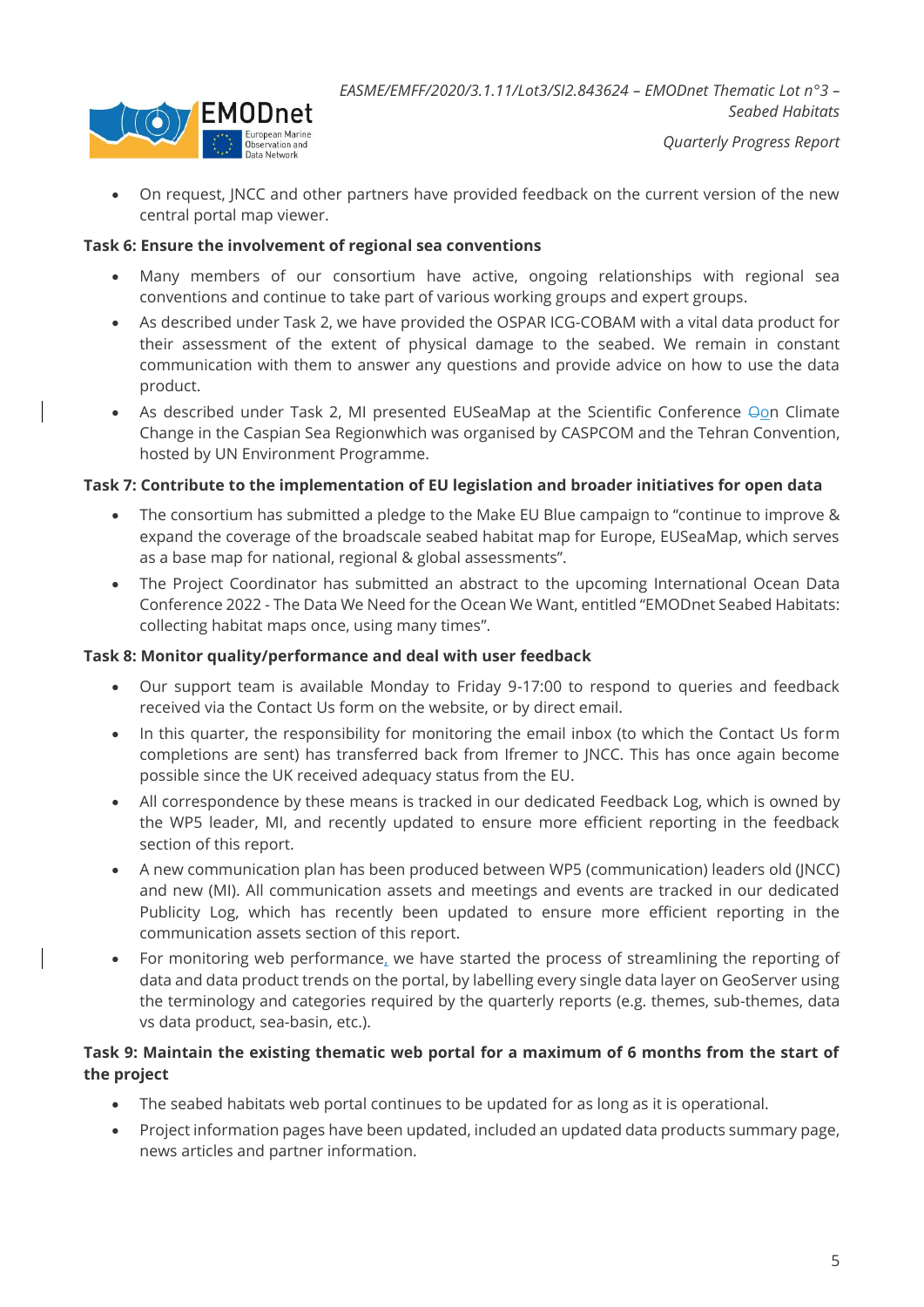

 Data submission pages have been updated to help data providers (predominantly project team members) to prepare data for submission to the project.

| <b>Status of the Milestones and Deliverables listed in the workplan</b>                                                                                                                                                                                                               |              |                 |                              |                                              |  |  |
|---------------------------------------------------------------------------------------------------------------------------------------------------------------------------------------------------------------------------------------------------------------------------------------|--------------|-----------------|------------------------------|----------------------------------------------|--|--|
|                                                                                                                                                                                                                                                                                       |              |                 | <b>Status</b><br>(Delivered/ | If Delayed: reason for<br>delay and expected |  |  |
| <b>Milestone/Deliverable</b>                                                                                                                                                                                                                                                          | <b>WP</b>    | <b>Date due</b> | Delayed)                     | delivery date                                |  |  |
| D1.01: Modified substrate data<br>product including biogenic substrate<br>and data not possible to include in<br><b>EMODnet Geology product, but</b><br>which would improve the broad-scale<br>seabed habitat map for Europe<br>(EUSeaMap) [dependent on new<br>product from Geology] | 1            | 25/05/2023      |                              | <b>NA</b>                                    |  |  |
| D1.02: Confidence layer for modified<br>substrate data product published                                                                                                                                                                                                              | 1            | 25/05/2023      |                              | <b>NA</b>                                    |  |  |
| D1.03: A ready-to-use DTM for<br><b>EUSeaMap</b>                                                                                                                                                                                                                                      | 1            | 25/05/2023      |                              | <b>NA</b>                                    |  |  |
| D1.04: Confidence layer for the DTM<br>product published                                                                                                                                                                                                                              | 1            | 25/05/2023      |                              | <b>NA</b>                                    |  |  |
| D1.05: EUNIS-style habitat<br>classification in the Caspian Sea for<br>broad-scale habitat mapping<br>D1.06: EUNIS-style habitat                                                                                                                                                      | 1            | 25/09/2022      |                              | <b>NA</b>                                    |  |  |
| classification in the Caribbean Sea<br>for broad-scale habitat mapping                                                                                                                                                                                                                | 1            | 25/12/2022      |                              | <b>NA</b>                                    |  |  |
| D1.07: Environmental layers for the<br>Caspian Sea ready for EUSeaMap                                                                                                                                                                                                                 | 1            | 25/12/2022      |                              | <b>NA</b>                                    |  |  |
| D1.08: Environmental layers for the<br>Caribbean Sea ready for EUSeaMap                                                                                                                                                                                                               | $\mathbf{1}$ | 25/12/2022      |                              | <b>NA</b>                                    |  |  |
| D1.09: Halocline layer for the Baltic<br>Sea ready for EUSeaMap                                                                                                                                                                                                                       | 1            | 25/05/2022      |                              | <b>NA</b>                                    |  |  |
| D1.10: Thresholds for Caspian,<br>Caribbean, Baltic, and Mediterranean<br>Seas                                                                                                                                                                                                        | 1            | 25/05/2023      |                              | <b>NA</b>                                    |  |  |
| D1.11: Broad-scale seabed habitat<br>map for Europe, Caribbean Sea, and<br>Caspian, in EUNIS 2019 and MSFD<br>broad habitat classifications,<br>including a column that describes the<br>habitat descriptor classes                                                                   | $\mathbf 1$  | 25/09/2023      |                              | <b>NA</b>                                    |  |  |
| D1.12: Confidence assessment for<br>updated broad-scale seabed habitat<br>map in all considered classifications                                                                                                                                                                       | 1            | 25/09/2023      |                              | <b>NA</b>                                    |  |  |
| D1.13: Confidence associated to all<br>environmental layers published                                                                                                                                                                                                                 | 1            | 25/09/2023      |                              | <b>NA</b>                                    |  |  |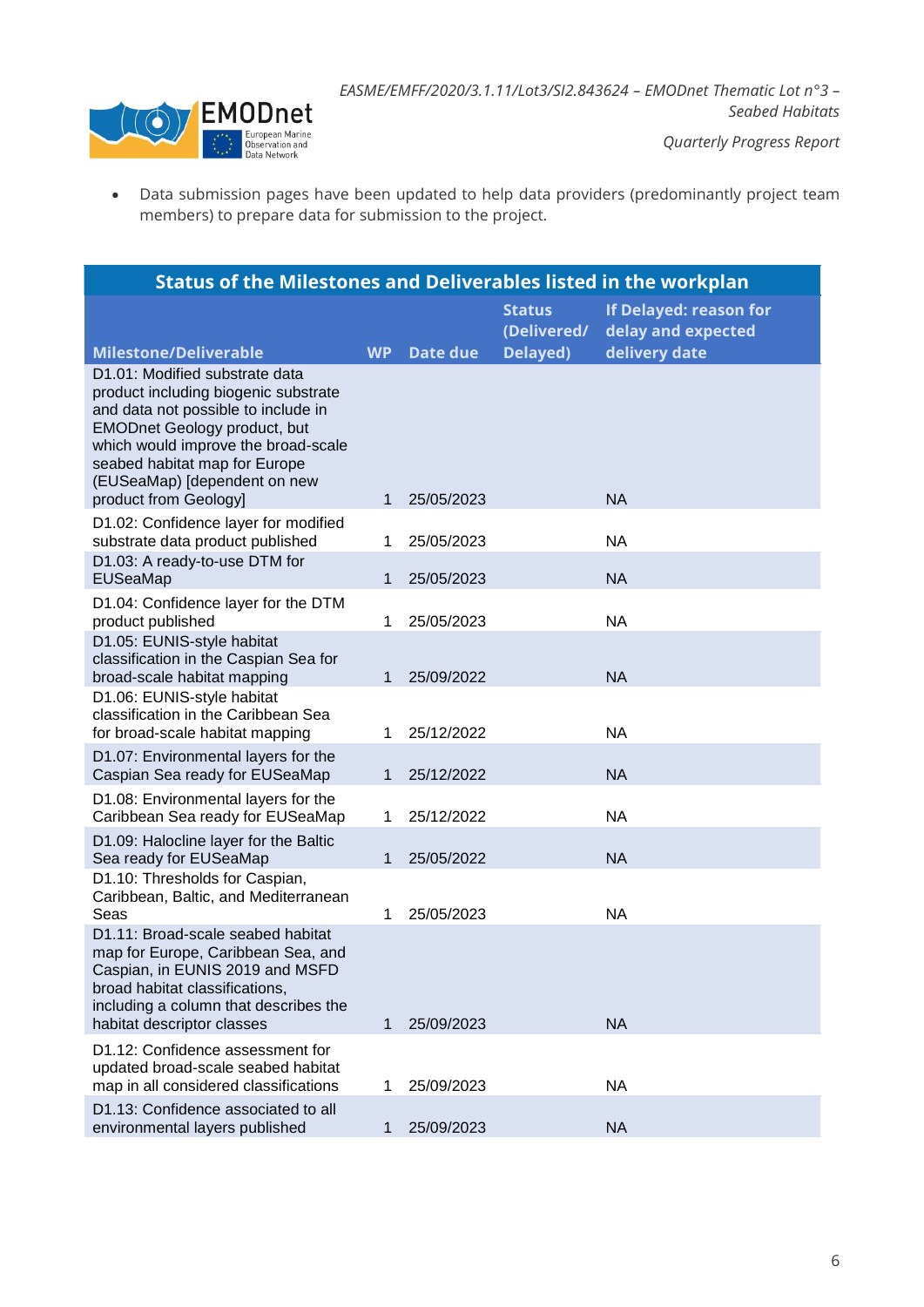

| D1.14: A R script automating the<br>calculation of environmental layers at<br>the seabed from a CMEMS product<br>archives                                                                                                                                | 1              | 25/09/2022             |         | <b>NA</b>                                                                                                            |
|----------------------------------------------------------------------------------------------------------------------------------------------------------------------------------------------------------------------------------------------------------|----------------|------------------------|---------|----------------------------------------------------------------------------------------------------------------------|
| D1.15: Technical report published                                                                                                                                                                                                                        | 1              | 25/09/2023             |         | <b>NA</b>                                                                                                            |
| D1.16: Well-documented R code and<br>ArcGIS models used to construct the<br>broad-scale seabed habitat map                                                                                                                                               | 1              | 25/09/2023             |         | <b>NA</b>                                                                                                            |
| D1.17: For Swedish waters, a<br>modelled habitat map based on<br>Geology's novel type of seabed<br>substrate map for habitat modelling<br>[dependent on applicability if this new                                                                        |                |                        |         | <b>NA</b>                                                                                                            |
| type of map to habitat modelling]<br>D2.01: An expanded library of maps<br>of communities, biocenoses,<br>biotopes and habitats for all of<br>Europe, Caribbean Sea and Caspian<br>Sea ingested and converted to a<br>standard format, with metadata for | 1              | 25/12/2022<br>25/2/22- |         |                                                                                                                      |
| every map                                                                                                                                                                                                                                                | 2              | 25/8/23                |         | <b>NA</b>                                                                                                            |
| D2.02: An expanded collation of<br>point records of communities,<br>biocenoses, biotopes and habitats for<br>all of Europe, Caribbean Sea and<br>Caspian Sea ingested and converted<br>to a standard format, with metadata<br>for every dataset          | 2              | 25/2/22-<br>25/8/23    |         | <b>NA</b>                                                                                                            |
| D2.03: Updated and integrated<br>templates for habitat map data<br>exchange formats                                                                                                                                                                      | 2              | 25/11/2021             | Delayed | Some decisions needed to be<br>made before this could be<br>delivered. New due date:<br>31/01/22.                    |
| D2.04: Webinars, tutorials or other<br>forms of training material on the<br><b>EMODnet Seabed Habitats data</b><br>submission process                                                                                                                    | 2              | 25/12/2021             | Delayed | Dependent on delayed<br>deliverable D2.03. Also<br>overlaps with D5.06 (due<br>25/03/23). New due date:<br>31/01/22. |
| D2.05: An expanded library of<br>modelled maps of specific habitats<br>for all of Europe ingested and<br>converted to a standard format, with<br>metadata for every dataset                                                                              | 2              | 25/2/22-<br>25/8/23    |         | <b>NA</b>                                                                                                            |
| D2.06: Evidence of use of the<br><b>EMODnet Ingestion and safe-</b><br>keeping of marine data facility for<br>ingesting data points, maps and<br>models from third parties                                                                               | 2              | 25/09/2023             |         | <b>NA</b>                                                                                                            |
| D2.07: Translation tables for coastal<br>wetland types into one or more<br>standard classifications                                                                                                                                                      | $\overline{2}$ | 25/01/2022             |         | <b>NA</b>                                                                                                            |
| D2.08: A data submission process<br>and protocol for coastal wetlands<br>types maps and points                                                                                                                                                           | 2              | 25/01/2022             |         | <b>NA</b>                                                                                                            |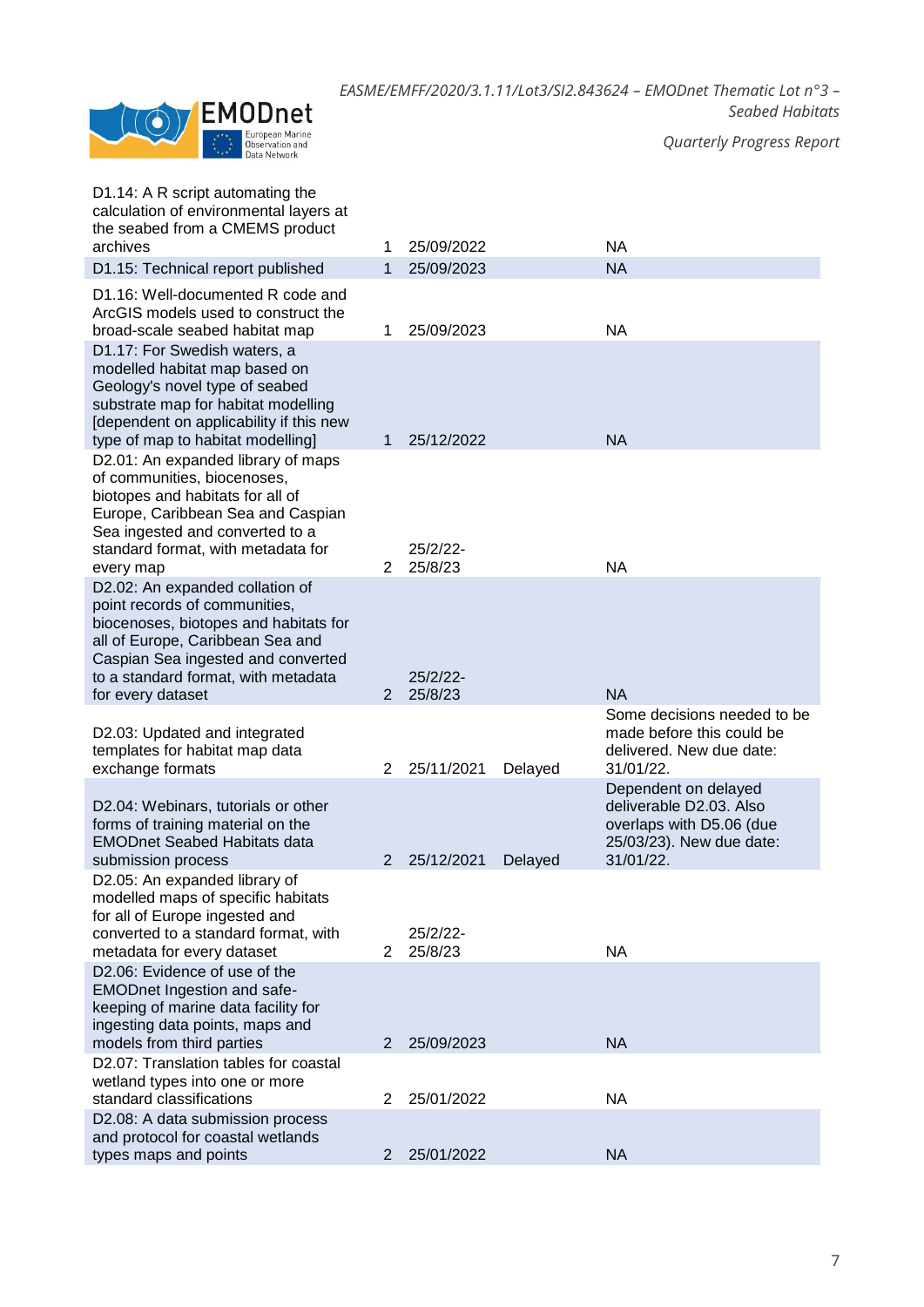



| D2.09: Controlled vocabulary lists for<br>classification systems published on<br>NERC Vocabulary Server, as<br>required                                                                                                          | $\overline{2}$ | 25/12/21-<br>25/08/23 |           | <b>NA</b> |
|----------------------------------------------------------------------------------------------------------------------------------------------------------------------------------------------------------------------------------|----------------|-----------------------|-----------|-----------|
| D2.10: A library of maps of Essential<br>Fish habitats maps for major fish<br>species in the Mediterranean, North<br>East Atlantic and Baltic Sea ingested<br>and converted to a standard format,<br>with metadata for every map | 2              | 25/2/22-<br>25/8/23   |           | <b>NA</b> |
| D2.11: A data submission process<br>and protocol for Essential Fish<br>Habitats maps                                                                                                                                             | 2              | 25/01/2022            |           | <b>NA</b> |
| D2.12: Formal protocol for data<br>sharing and identification of relevant<br>benthic data between EMODnet<br><b>Biology and EMODnet Seabed</b><br><b>Habitats</b>                                                                | 2              | 25/09/2022            |           | <b>NA</b> |
| D2.13: Updated data model and                                                                                                                                                                                                    |                |                       |           |           |
| guidance for benthic point data                                                                                                                                                                                                  | 2              | 25/09/2023            |           | <b>NA</b> |
| D2.14: A standard transformation<br>between OSPAR T&D data schema<br>and OBIS Schema to enable import<br>into OBIS, including a test pilot run<br>using the 2022 OSPAR T&D<br>database                                           | $\overline{2}$ | 25/09/2022            |           | <b>NA</b> |
| D2.15: Agree a protocol with the<br>OSPAR commission for the<br>continued archiving of the public<br>database within the OBIS network,                                                                                           |                |                       |           |           |
| pending success of D2.14<br>D2.16: List of point datasets, maps                                                                                                                                                                  | 2              | 25/09/2023            |           | <b>NA</b> |
| and models available via machine-to-<br>machine connections                                                                                                                                                                      | 2              | 25/2/22-<br>25/8/23   |           | <b>NA</b> |
| D2.17: Progress log for the ingestion<br>of point data, maps and models                                                                                                                                                          | 2              | 25/10/21-<br>25/09/23 | Delivered | <b>NA</b> |
| D3.01: A list of products to be<br>created or updated and product<br>specifications                                                                                                                                              | 3              | 25/03/2022            |           | <b>NA</b> |
| D3.02: A combined, harmonized data<br>product showing the best evidence<br>for extent and distribution of the<br>Essential Ocean Variable "Live hard<br>coral cover" in Europe, with metadata                                    |                |                       |           |           |
| (updated)                                                                                                                                                                                                                        | 3              | 25/08/2023            |           | <b>NA</b> |
| D3.03: A combined, harmonized data<br>product showing the best evidence<br>for extent and distribution of the<br><b>Essential Ocean Variable "Seagrass</b><br>cover" in Europe, with metadata<br>(updated)                       | 3              | 25/08/2023            |           | <b>NA</b> |
|                                                                                                                                                                                                                                  |                |                       |           |           |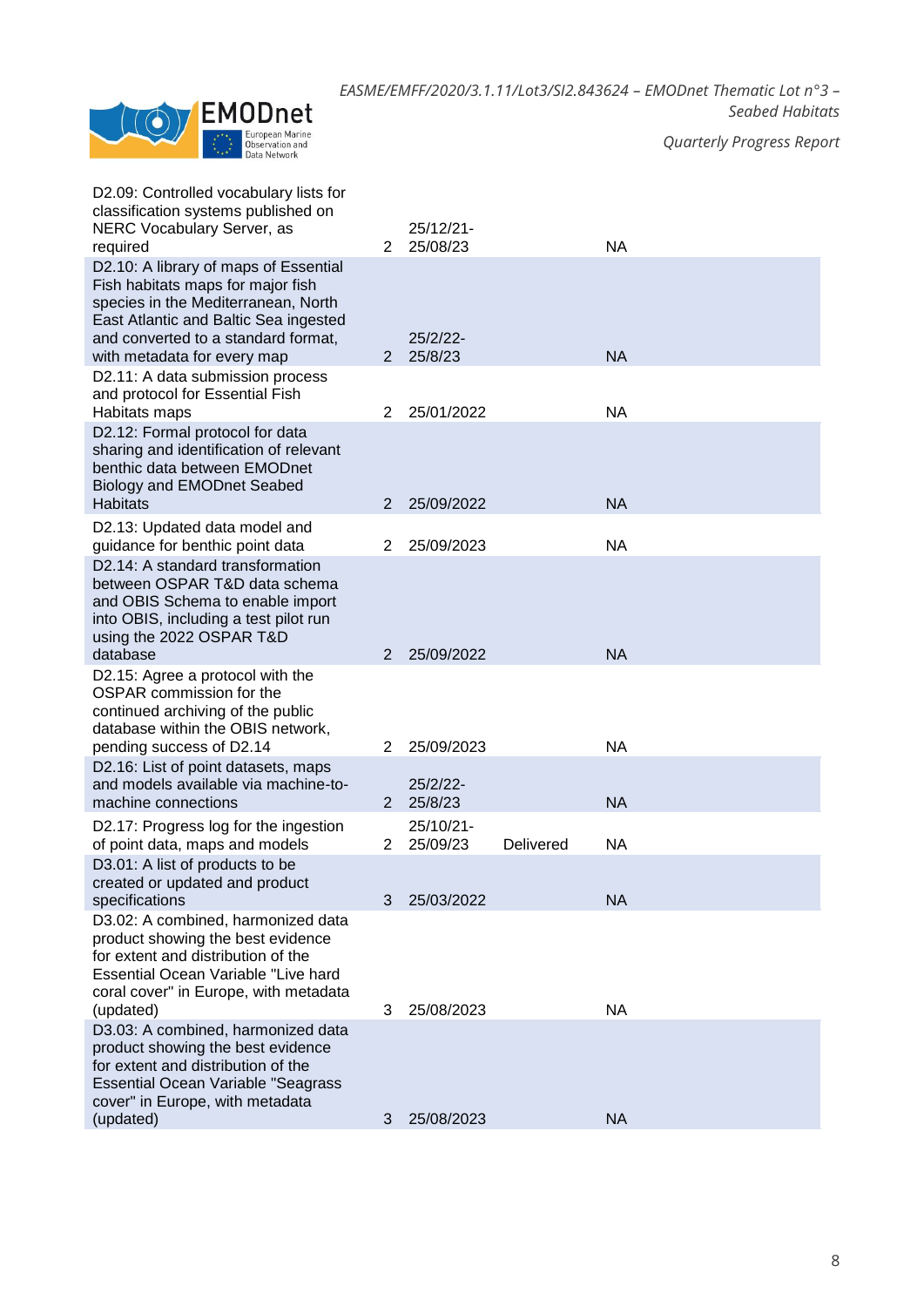

| D3.04: A combined, harmonized data<br>product showing the best evidence<br>for extent and distribution of the<br><b>Essential Ocean Variable</b><br>"Macroalgal canopy coral cover" in                             |                |                       |                  |           |
|--------------------------------------------------------------------------------------------------------------------------------------------------------------------------------------------------------------------|----------------|-----------------------|------------------|-----------|
| Europe, with metadata (updated)<br>D3.05: A combined, harmonized data                                                                                                                                              | 3              | 25/08/2023            |                  | <b>NA</b> |
| product showing the best evidence<br>for the extent of wetland type in                                                                                                                                             |                |                       |                  |           |
| Europe, Caspian Sea and the<br>Caribbean, with metadata (new)                                                                                                                                                      | 3              | 25/04/2023            |                  | <b>NA</b> |
| D3.06: Data contributed to a<br>harmonized data product showing<br>the best evidence for extent and<br>distribution of the Essential Ocean<br>Variable "Mangrove cover and<br>composition", with metadata (new, if |                |                       |                  |           |
| required)                                                                                                                                                                                                          | 3              | 25/08/2023            |                  | <b>NA</b> |
| D3.07: Evaluation of EFH<br>approaches to determine map<br>suitability to combine into products<br>useful for fisheries management and                                                                             |                |                       |                  |           |
| biodiversity conservation                                                                                                                                                                                          | 3              | 25/05/2023            |                  | <b>NA</b> |
| D3.08: Combined, harmonized data<br>products showing the best evidence<br>for extent and distribution of habitats<br>defined in other classifications in all<br>regions, with metadata, depending                  |                |                       |                  |           |
| on stakeholder needs (new)<br>D3.09: An updated combined,                                                                                                                                                          | 3              | 25/08/2023            |                  | <b>NA</b> |
| harmonized data product showing<br>the best evidence for the extent of<br>biogenic substrate in all regions, with                                                                                                  |                |                       |                  |           |
| metadata (updated)                                                                                                                                                                                                 | 3              | 25/01/2023            |                  | <b>NA</b> |
| D3.10: Report detailing the<br>construction of the biogenic habitat<br>data product (updated)                                                                                                                      | 3              | 25/05/2023            |                  | <b>NA</b> |
| D3.11: Report(s) detailing the                                                                                                                                                                                     |                |                       |                  |           |
| construction of the data products<br>defined by stakeholder needs (new)                                                                                                                                            | 3              | 25/09/2023            |                  | <b>NA</b> |
| D3.12: Report detailing the<br>construction of the Essential Ocean<br>Variable data products (updated)                                                                                                             | 3              | 25/09/2023            |                  | <b>NA</b> |
| D4.01: A web portal including a<br>digital map, facilities for downloading                                                                                                                                         |                |                       |                  |           |
| data, metadata search and technical<br>information                                                                                                                                                                 | $\overline{4}$ | 25/09/2021            | <b>Delivered</b> | <b>NA</b> |
| D4.02: Contribute to EMODnet<br><b>Technical Working Group as</b>                                                                                                                                                  | 4              | As                    |                  | <b>NA</b> |
| necessary                                                                                                                                                                                                          |                | necessary<br>Within 1 |                  |           |
| D4.03: Minutes & actions from<br>Technical Working Group within 1                                                                                                                                                  |                | month of<br>each      |                  |           |
| month of meeting                                                                                                                                                                                                   | 4              | meeting               |                  | <b>NA</b> |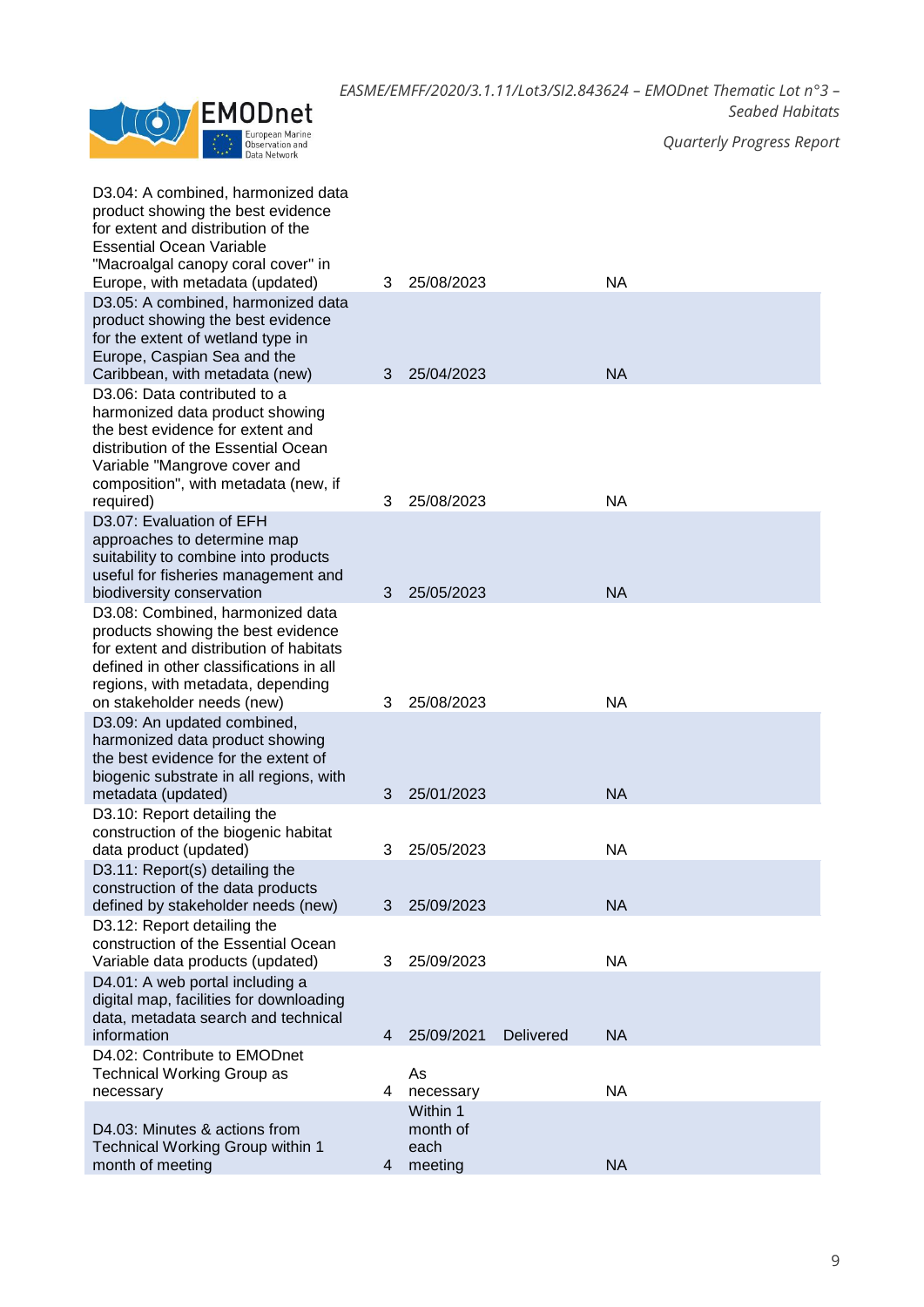| D4.04: Ad hoc changes to website<br>and visual identity, as requested by<br>Secretariat                                                     | 4              | 25/10/21-<br>25/03/22                                     |                  | <b>NA</b>                                                                                                                                                                                                                                                                                                                                                            |
|---------------------------------------------------------------------------------------------------------------------------------------------|----------------|-----------------------------------------------------------|------------------|----------------------------------------------------------------------------------------------------------------------------------------------------------------------------------------------------------------------------------------------------------------------------------------------------------------------------------------------------------------------|
| D4.05: A set of data schema<br>standards for the provision of habitat<br>data, built upon international<br>standard.                        | $\overline{4}$ | 25/09/2021                                                | <b>Delivered</b> | <b>NA</b>                                                                                                                                                                                                                                                                                                                                                            |
| D4.06: Method for indirect cascading                                                                                                        |                |                                                           |                  |                                                                                                                                                                                                                                                                                                                                                                      |
| of problematic external services prior<br>to onward publication                                                                             | 4              | 25/12/2022                                                |                  | <b>NA</b>                                                                                                                                                                                                                                                                                                                                                            |
| D4.07: Habitat ground-truthing data<br>from EurOBIS extracted via web<br>services                                                           | 4              | 25/12/2021                                                | Delayed          | Original target date was<br>based on an assumption that<br>there would be more habitat<br>data in EurOBIS by this point.<br>Currently, this is not the case.<br>Also, EurOBIS is not updated<br>very frequently, and for<br>performance issues, we may<br>decide to cache the data<br>locally rather than access by<br>web services. Expected due<br>date: 25/09/23. |
| D4.08: IPT (or alternative)                                                                                                                 |                |                                                           |                  |                                                                                                                                                                                                                                                                                                                                                                      |
| infrastructure for the publication of<br>habitat data into EurOBIS                                                                          | 4              | 25/08/2023                                                |                  | <b>NA</b>                                                                                                                                                                                                                                                                                                                                                            |
| D4.09: Internal database of<br>unpublishable habitat data for use in<br>WP1 and to aid public discoverability                               | 4              | 25/09/2021                                                | <b>Delivered</b> | <b>NA</b>                                                                                                                                                                                                                                                                                                                                                            |
| D4.10: A GeoServer web-server for<br>the provision of OGC spatial web-<br>services (WMS, WFS, WCS)                                          | 4              | 25/09/2021                                                | Delivered        | <b>NA</b>                                                                                                                                                                                                                                                                                                                                                            |
| D4.11: A plan of action for the<br>provision of key habitat datasets as                                                                     |                |                                                           |                  |                                                                                                                                                                                                                                                                                                                                                                      |
| attributed raster data<br>D4.12: A GeoNetwork INSPIRE-                                                                                      | 4              | 25/08/2022                                                |                  | <b>NA</b>                                                                                                                                                                                                                                                                                                                                                            |
| compliant metadata instance with<br>OGC CSW capabilities                                                                                    | 4              | 25/09/2021                                                | <b>Delivered</b> | <b>NA</b>                                                                                                                                                                                                                                                                                                                                                            |
| D4.13: Publication to the central<br>portal of relevant data and products<br>collected and created under WP1<br>and WP2                     | 4              | 25/03/22<br>with<br>updates at<br>least every<br>6 months |                  | <b>NA</b>                                                                                                                                                                                                                                                                                                                                                            |
| D4.14: Website liaison and training                                                                                                         |                |                                                           |                  |                                                                                                                                                                                                                                                                                                                                                                      |
| node between lot partners/content<br>creators and central portal team.<br>D4.15: Transfer of key habitat                                    | 4              | 25/09/2021                                                | Delivered        | <b>NA</b>                                                                                                                                                                                                                                                                                                                                                            |
| mapping resources from the thematic<br>portal to the central portal                                                                         | 4              | 25/09/2022                                                |                  | <b>NA</b>                                                                                                                                                                                                                                                                                                                                                            |
| D4.16: Direct link to the HELCOM<br>Mapping and Data Service, and<br>similar services from other Regional<br>Sea Conventions where feasible | 4              | 25/03/2022                                                |                  | <b>NA</b>                                                                                                                                                                                                                                                                                                                                                            |

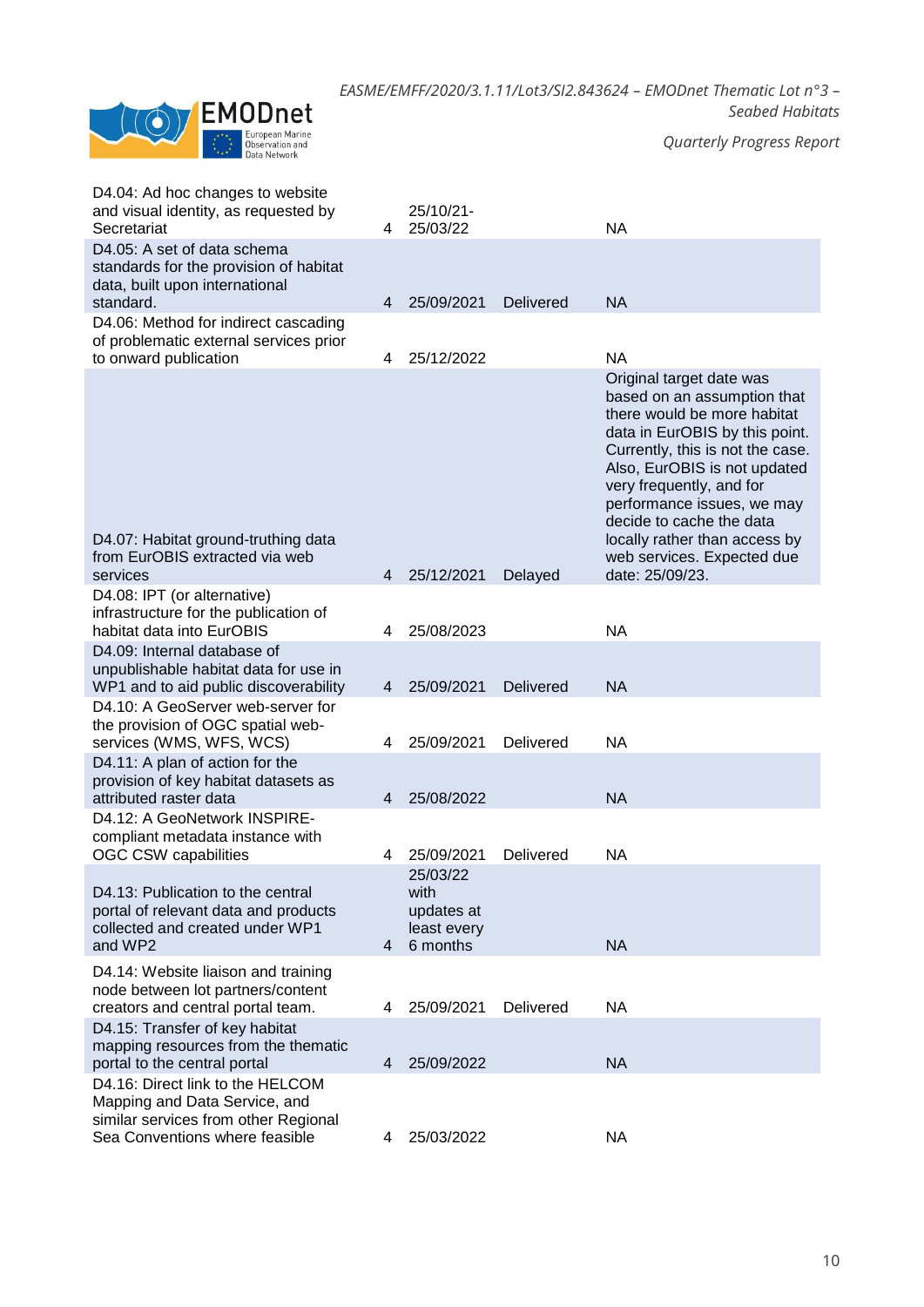

| D4.17: A direct data link to the ICES<br>VME database, providing access to<br>vulnerable marine ecosystem data | 4 | 25/03/2022                  |                  | <b>NA</b>                                                   |
|----------------------------------------------------------------------------------------------------------------|---|-----------------------------|------------------|-------------------------------------------------------------|
| D4.18: Tracked issues and<br>suggestions regarding the portal and<br>services, and improvements made as        |   |                             |                  |                                                             |
| a result.                                                                                                      | 4 | 25/09/2021                  | Delivered        | <b>NA</b>                                                   |
| D4.19: Abstracts submitted for<br>annual INSPIRE conference and<br>participation in community forum            |   | depends<br>on<br>conference |                  |                                                             |
| where relevant.<br>D4.20: Publication of relevant<br>products, datasets and services                           | 4 | dates                       |                  | <b>NA</b>                                                   |
| through EOSC and EUODP                                                                                         | 4 | 25/12/2022                  |                  | <b>NA</b>                                                   |
| D4.21: Live operation of help desk 9-                                                                          |   |                             |                  |                                                             |
| 5, Mon-Fri                                                                                                     | 4 | 25/10/2021                  | <b>Delivered</b> | <b>NA</b>                                                   |
| D4.22: Collated anonymous                                                                                      |   |                             |                  |                                                             |
| questions and answers published on                                                                             |   |                             |                  |                                                             |
| the portal and through RSS (or<br>alternative mechanism after portal                                           |   |                             |                  | It was agreed with CINEA in<br>the previous phase that this |
| retirement).                                                                                                   | 4 | 25/10/2021                  | Cancelled        | was no longer required                                      |
| D4.23: Provision of Matomo (or                                                                                 |   |                             |                  |                                                             |
| similar as steered by secretariat) web                                                                         |   |                             |                  |                                                             |
| analytics information to secretariat                                                                           |   |                             |                  |                                                             |
| for reporting                                                                                                  | 4 | 25/09/2021                  | <b>Delivered</b> | <b>NA</b>                                                   |
| D4.24: Statistics from OGC                                                                                     |   |                             |                  |                                                             |
| webservice usage - to be guided by<br>secretariat.                                                             | 4 | 25/12/2021                  | Delivered        | <b>NA</b>                                                   |
| D5.01: Evidence of efforts to ensure                                                                           |   |                             |                  |                                                             |
| maximum coherence with data                                                                                    |   |                             |                  |                                                             |
| delivery to and from regional sea                                                                              |   |                             |                  |                                                             |
| conventions                                                                                                    | 5 | 26/09/2023                  |                  | <b>NA</b>                                                   |
| D5.02: Updated review of RSC                                                                                   |   |                             |                  |                                                             |
| needs                                                                                                          | 5 | 31/03/2022                  |                  | <b>NA</b>                                                   |
| D5.03: Liaise with ICES in advance<br>of annual WG meetings to ascertain                                       |   |                             |                  |                                                             |
| products they require for reporting on                                                                         |   | 26/05/22,                   |                  |                                                             |
| <b>ToRs</b>                                                                                                    | 5 | 26/05/23                    |                  | <b>NA</b>                                                   |
| D5.04: Tutorials for creating new                                                                              |   |                             |                  |                                                             |
| maps from existing data                                                                                        | 5 | 26/03/2023                  |                  | <b>NA</b>                                                   |
| D5.05: Promotion of simple                                                                                     |   |                             |                  |                                                             |
| procedural guidelines for creating                                                                             |   |                             |                  |                                                             |
| alternative data formats from existing                                                                         |   |                             |                  |                                                             |
| data formats                                                                                                   | 5 | 26/03/2023                  |                  | <b>NA</b>                                                   |
| D5.06: Tutorial on how to format                                                                               |   |                             |                  |                                                             |
| habitat maps using templates and to                                                                            | 5 | 26/03/2023                  |                  | <b>NA</b>                                                   |
| simplify the data submission process.<br>D5.07: Evidence of engagement with                                    |   |                             |                  |                                                             |
| relevant working groups and expert                                                                             |   |                             |                  |                                                             |
| groups to gather feedback and needs                                                                            |   |                             |                  |                                                             |
| of habitat data requirements and                                                                               |   |                             |                  |                                                             |
| products that will help Member                                                                                 |   | 26/01/22-                   |                  |                                                             |
| States to fulfil reporting obligations                                                                         | 5 | 26/09/23                    |                  | <b>NA</b>                                                   |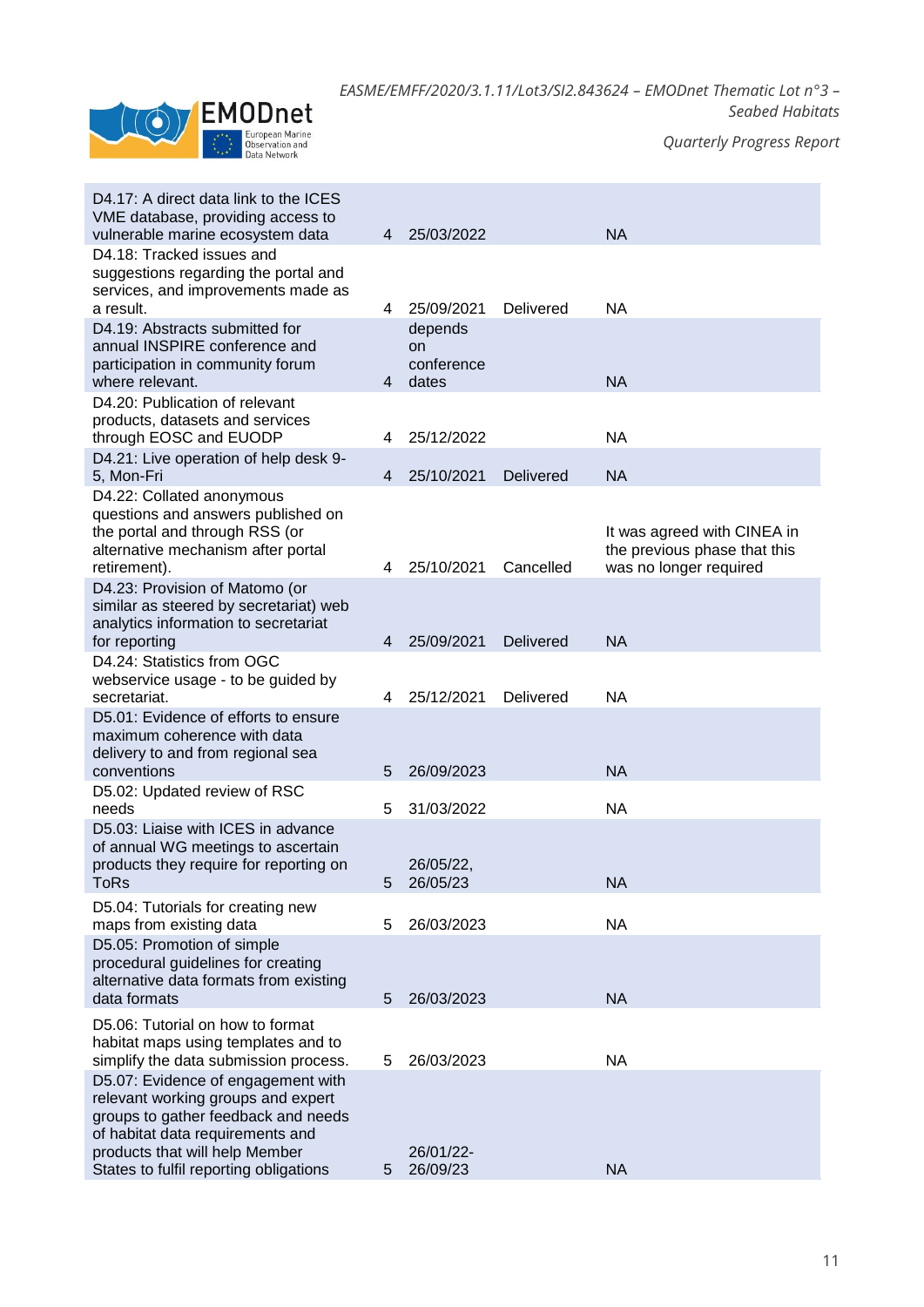

| D5.08: Minutes of meeting(s) with<br><b>EMODnet biology</b>                                                           | 5 | 26/03/2022                              |           | <b>NA</b>                                                                                                                                                                                                                                                                                                                                                                                            |
|-----------------------------------------------------------------------------------------------------------------------|---|-----------------------------------------|-----------|------------------------------------------------------------------------------------------------------------------------------------------------------------------------------------------------------------------------------------------------------------------------------------------------------------------------------------------------------------------------------------------------------|
| D5.09: Communications plan                                                                                            | 5 | 26/01/2022                              |           | <b>NA</b>                                                                                                                                                                                                                                                                                                                                                                                            |
| D5.10: New use cases on the<br><b>EMODnet central portal</b>                                                          | 5 | 25/09/21-<br>26/09/23                   |           | <b>NA</b>                                                                                                                                                                                                                                                                                                                                                                                            |
| D5.11: A prominent summary of the<br>data and data products available<br>from EMODnet seabed Habitats web<br>services | 5 | 26/09/2022                              |           | <b>NA</b>                                                                                                                                                                                                                                                                                                                                                                                            |
| D5.12: Co-ordinated and sustained<br>online presence: news stories, blogs,<br>tweets, etc.                            | 5 | 25/09/21-<br>26/09/23                   |           | <b>NA</b>                                                                                                                                                                                                                                                                                                                                                                                            |
| D5.13: Presentations and posters at<br>conferences and cross-cutting<br>meetings                                      | 5 | 25/09/21-<br>26/09/23                   |           | <b>NA</b>                                                                                                                                                                                                                                                                                                                                                                                            |
| D5.14: ESRI story maps /<br>Infographics                                                                              | 5 | 26/03/2022                              |           | <b>NA</b>                                                                                                                                                                                                                                                                                                                                                                                            |
| D5.15: Record of all promotion and<br>outreach activities                                                             | 5 | 25/09/21-<br>26/09/23                   |           | <b>NA</b>                                                                                                                                                                                                                                                                                                                                                                                            |
| D6.01: Project management plan and<br>project initiation document                                                     | 6 | 25/10/2021                              | Delivered | <b>NA</b>                                                                                                                                                                                                                                                                                                                                                                                            |
| D6.02: Project quality management<br>plan and project audit document                                                  | 6 | 25/10/2021                              | Delayed   | A knock on effect of Covid-<br>related delays in the previous<br>phase meant that the<br>previous phase's reporting<br>continued into the start of the<br>current phase and that it was<br>not possible to do any<br>planning in advance of the<br>current phase beginning. New<br>due date: 28/02/22.                                                                                               |
|                                                                                                                       |   |                                         |           | A knock on effect of Covid-<br>related delays in the previous<br>phase meant that the<br>previous phase's reporting<br>continued into the start of the<br>current phase and that it was<br>not possible to do any<br>planning in advance of the<br>current phase beginning. It<br>has been drafted and<br>partners have reviewed it.<br>Just need to finalise it and get<br>it signed. New due date: |
| D6.03: Consortium Agreement                                                                                           | 6 | 25/10/2021                              | Delayed   | 31/01/22.                                                                                                                                                                                                                                                                                                                                                                                            |
| D6.04: Participation in EMODnet SC<br>meetings as necessary                                                           | 6 | As<br>necessary                         |           | <b>NA</b>                                                                                                                                                                                                                                                                                                                                                                                            |
| D6.05: Minutes & actions from<br>Steering Committee meetings within<br>1 month of meeting                             | 6 | Within 1<br>month of<br>each<br>meeting |           | <b>NA</b>                                                                                                                                                                                                                                                                                                                                                                                            |
| D6.06: Progress meeting 1 - WP<br>leads                                                                               | 6 | 25/03/2022                              |           | <b>NA</b>                                                                                                                                                                                                                                                                                                                                                                                            |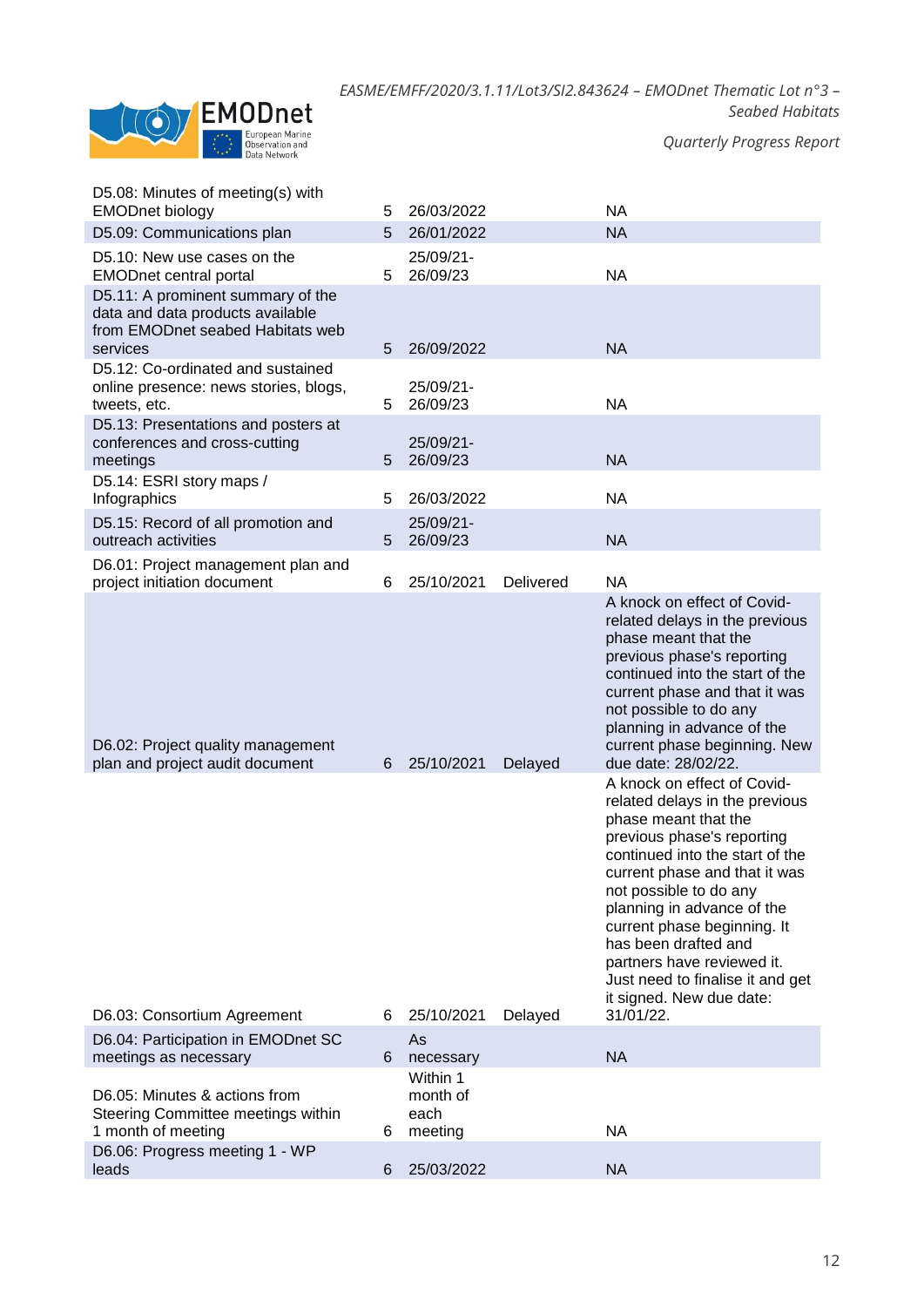

| 6 | month of<br>meeting                                | ΝA        |
|---|----------------------------------------------------|-----------|
| 6 | 25/03/2023                                         | <b>NA</b> |
| 6 | Within 1<br>month of<br>meeting                    | NА        |
| 6 | 15 Jan, 15<br>Apr, 15 Jul<br>& 15 Oct<br>each year | NA.       |
| 6 | 25/09/2022                                         | NA        |
| 6 | 25/09/2022                                         | ΝA        |
| 6 | 25/09/2023                                         | NA        |
| 6 | 25/09/2023                                         | ΝA        |
|   |                                                    | Within 1  |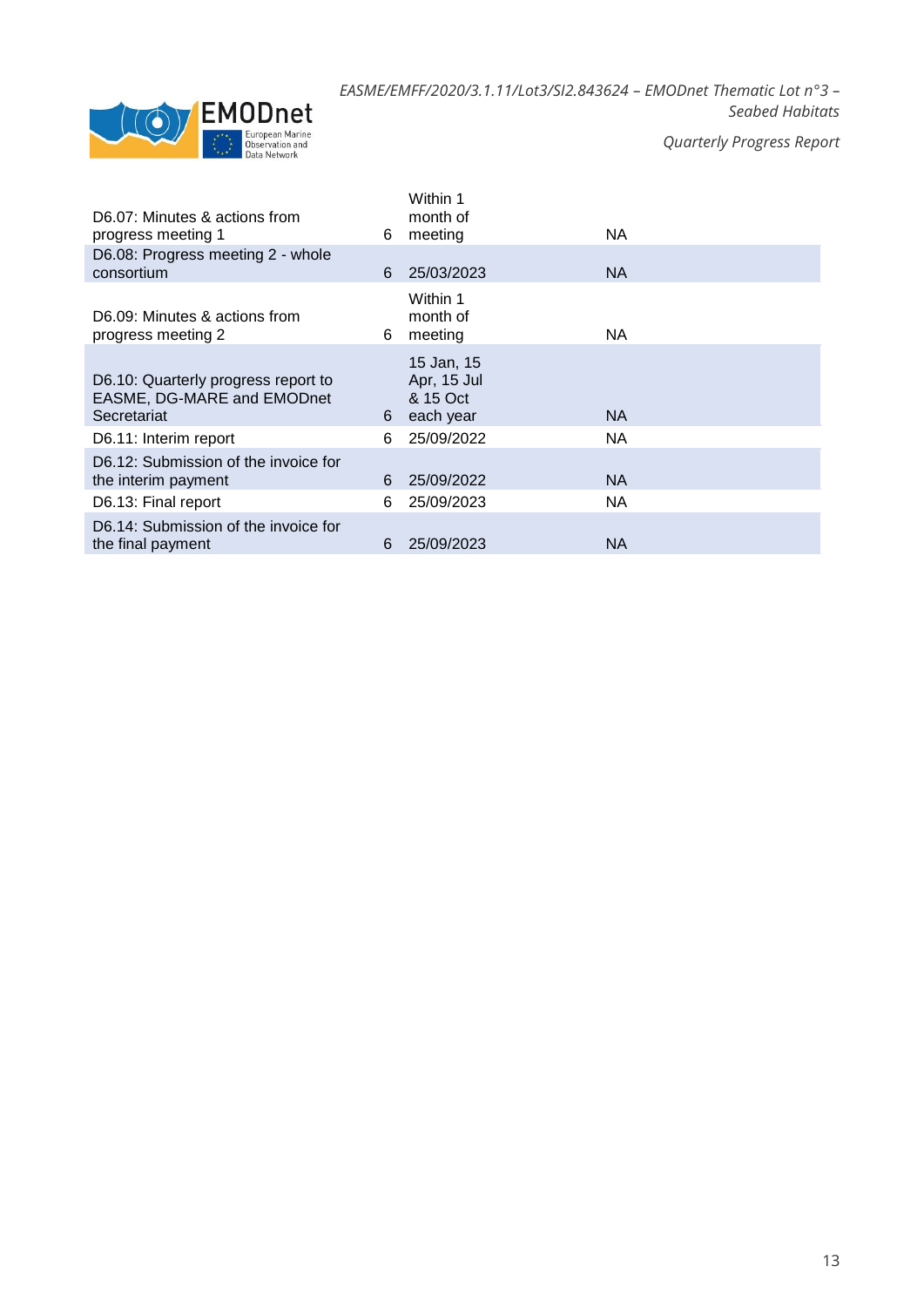

## <span id="page-13-0"></span>**2. Identified issues: status and actions taken**

| A. Priority issue(s) identified and communicated by CINEA/ DG MARE/<br><b>SECRETARIAT</b>                                                                                                                                                                                  |                                         |                                                                                                                                                                                                            |                    |                         |  |  |  |  |
|----------------------------------------------------------------------------------------------------------------------------------------------------------------------------------------------------------------------------------------------------------------------------|-----------------------------------------|------------------------------------------------------------------------------------------------------------------------------------------------------------------------------------------------------------|--------------------|-------------------------|--|--|--|--|
| Priority issue                                                                                                                                                                                                                                                             | <b>Status</b><br>(Pending/<br>Resolved) | Action(s) taken / remaining<br>actions planned                                                                                                                                                             | <b>Date</b><br>due | <b>Date</b><br>resolved |  |  |  |  |
| EM-420 (Task): Log4jShell Critical<br>Bug > EM-422 (Sub-task):<br>Log4Jshell Update from SBH                                                                                                                                                                               | pending                                 | Secretariat has raised a critical<br>security issue affecting all portals.<br>JNCC is looking into it. Marked as<br>'In Progress' on JIRA.                                                                 | none               |                         |  |  |  |  |
| EM-389 (Task): Please review the<br>new CP map viewer > EM-391<br>(Sub-task): SBH review of the new<br><b>CP Map Viewer</b>                                                                                                                                                | resolved                                | JNCC provided feedback on the<br>new CP Map Viewer. Resolved as<br>far as JNCC is concerned, although<br>still marked as 'To Do' on JIRA.                                                                  | none               | 01/12/2021              |  |  |  |  |
| EM-384 (Task): SBH to produce an<br>inventory of products                                                                                                                                                                                                                  | resolved                                | JNCC provided a inventory of<br>products. Resolved as far as JNCC<br>is concerned, unless the<br>Secretariat have further<br>questions. Marked as 'In Review'<br>on JIRA.                                  | none               | 30/11/2021              |  |  |  |  |
| EM-383 (Task): SBH Grafana<br>dashboard stopped tracking<br>webpage Search Metadata                                                                                                                                                                                        | resolved                                | the page URL had changed. JNCC<br>confirmed the URL of the new<br>page. marked as 'In Progress' on<br>JIRA at time of writing this.                                                                        | none               | 06/01/2021              |  |  |  |  |
| EM-354 (Task): statistics for<br>downloads and visitors for the<br>whole EMODnet party for the last<br>12 months (per month)? > EM-363<br>(Sub-task): Seabed Habitats to<br>report on number and volume of<br>downloaded data and data<br>products by 29th of October 2021 | resolved                                | JNCC provided the requested<br>statistics. Resolved as far as JNCC<br>is concerned, unless the<br>Secretariat have further<br>questions. Marked as 'In Review'<br>on JIRA.                                 | none               | 27/10/2021              |  |  |  |  |
| EM-350 (Bug): Missing attribute in<br>eusm2019_full_800 layer of<br><b>Seabed Habitat WMS service</b>                                                                                                                                                                      | resolved                                | JNCC updated the styling of this<br>layer and resolved the bug.<br>Marked as 'Done' on JIRA                                                                                                                | none               | 07/10/2021              |  |  |  |  |
| EM-340 (Task): Collect<br>fields/forms used on Thematic<br>Portals > EM-347 (Sub-task):<br>Collect fields/forms used on<br><b>Seabed Habitats Thematic Portal</b>                                                                                                          | resolved                                | a straightforward task to tell the<br>Secretariat what forms are used<br>on the website, which JNCC<br>completed. Although the<br>Secretariat have not marked it as<br>'Done' on JIRA yet (still 'To Do'). | none               | 28/11/2021              |  |  |  |  |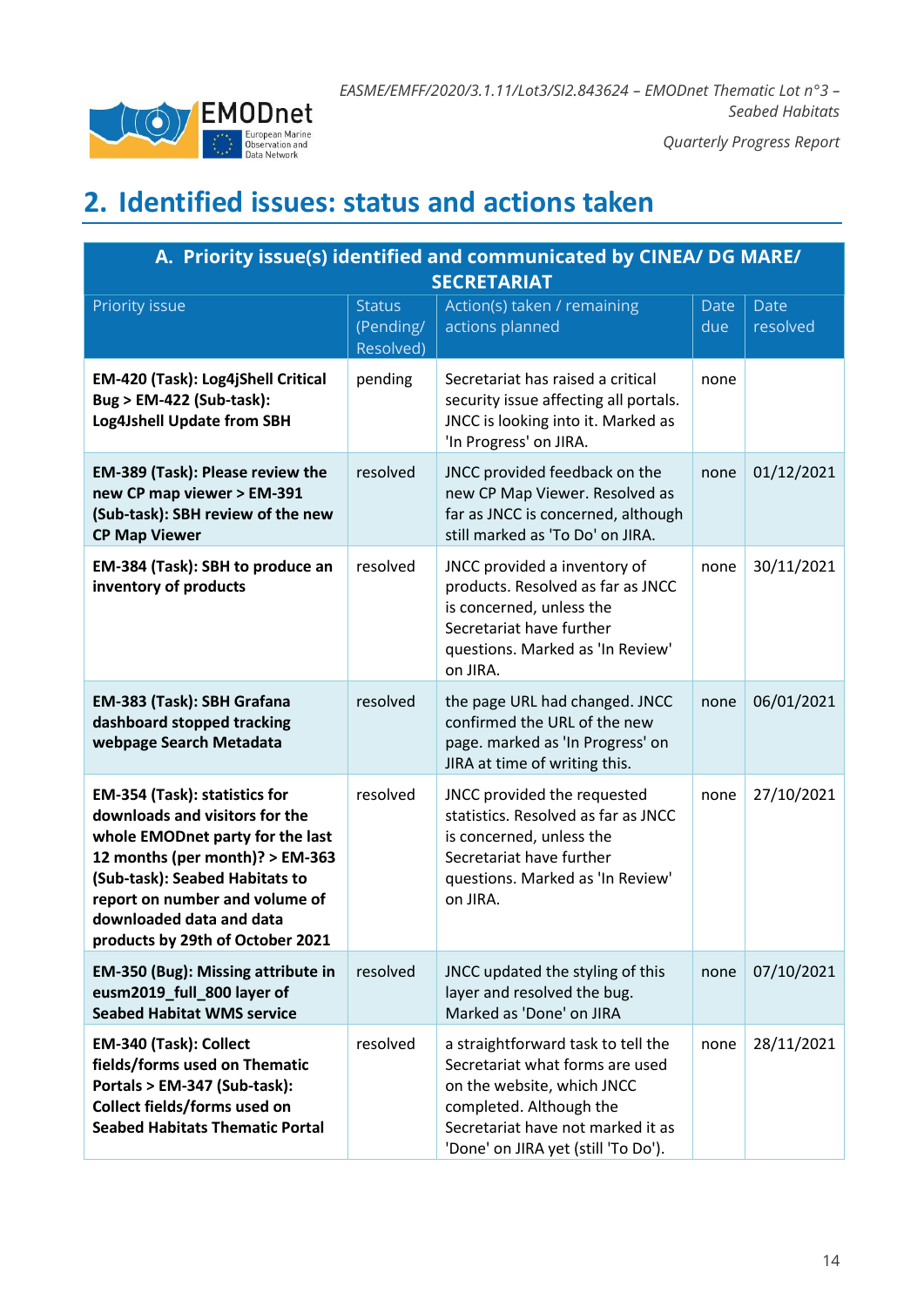

| EM-326 (Task): Collect names of<br>Portal editors for a possible DG | resolved | a straightforward task to send a<br>list of portal editors to the | $none$ 29/11/2021 |
|---------------------------------------------------------------------|----------|-------------------------------------------------------------------|-------------------|
| COMM training > EM-339 (Sub-                                        |          | Secretariat, which JNCC                                           |                   |
| task): Collect names of Portal                                      |          | completed. Marked as 'Done' on                                    |                   |
| editors                                                             |          | <b>JIRA</b>                                                       |                   |

| B. Issues / challenges identified by the thematic assembly group itself |                                     |                                                   |          |                         |  |  |  |  |
|-------------------------------------------------------------------------|-------------------------------------|---------------------------------------------------|----------|-------------------------|--|--|--|--|
| Priority issue / challenge                                              | <b>Status</b><br>(Pending/Resolved) | Action(s) taken /<br>remaining actions<br>planned | Date due | <b>Date</b><br>resolved |  |  |  |  |
| <b>Nothing to report</b>                                                |                                     |                                                   |          |                         |  |  |  |  |
|                                                                         |                                     |                                                   |          |                         |  |  |  |  |
|                                                                         |                                     |                                                   |          |                         |  |  |  |  |
|                                                                         |                                     |                                                   |          |                         |  |  |  |  |
|                                                                         |                                     |                                                   |          |                         |  |  |  |  |
|                                                                         |                                     |                                                   |          |                         |  |  |  |  |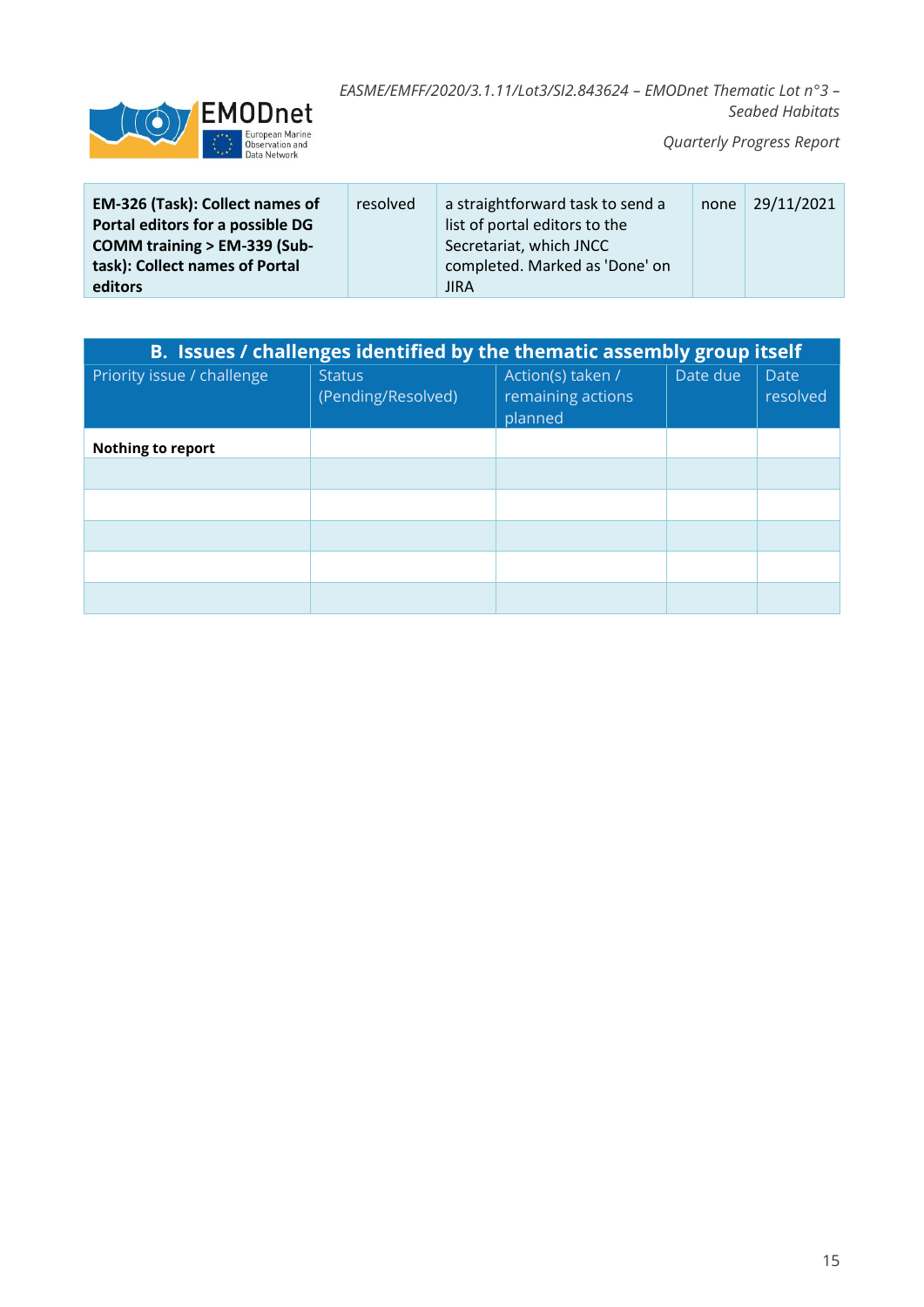

### **3. User feedback (Contact Us form, online chat & other communication means)**

<span id="page-15-0"></span>

|             | Overview of user feedback and/or requests received in this quarter      |                                                                                                                                                                                                                                                                                                                                                                                                 |                               |                  |                                                  |                                                                                                               |                                                                                             |  |  |
|-------------|-------------------------------------------------------------------------|-------------------------------------------------------------------------------------------------------------------------------------------------------------------------------------------------------------------------------------------------------------------------------------------------------------------------------------------------------------------------------------------------|-------------------------------|------------------|--------------------------------------------------|---------------------------------------------------------------------------------------------------------------|---------------------------------------------------------------------------------------------|--|--|
| <b>Date</b> | Organisation                                                            | Type of user feedback (e.g. technical, case<br>study, etc.) and short description of the<br>feedback received                                                                                                                                                                                                                                                                                   | <b>Means</b><br>of<br>contact | Response<br>time | Status of<br>user query:<br>resolved/<br>pending | Measures taken to<br>resolve the query                                                                        | Status: if not (yet)<br>resolved/pending,<br>explain reason why<br>and expected<br>timeline |  |  |
| 2/11/2021   | French<br>Museum                                                        | technical - Would like to implement a model with<br>substrate data so downloaded<br>C20211108_EUSeaMap_2021_Arctic_Atlantic.gdb<br>but does not know: 1- How to read the data 2-<br>How to extract the data to use them with R Is there<br>a tutorial?                                                                                                                                          | web<br>form                   | 4 hours          | resolved                                         | replied via email. Sent<br>a R script to read<br>ArcGIS geodatabase<br>format in R using the<br>rgdal package | resolved                                                                                    |  |  |
| 9/11/2021   | Cornwall<br><b>IFCA</b>                                                 | technical - trying to find/ download biotope<br>distribution data to produce the same maps that<br>marlin have used for each of their biotopes for the<br>seagrass habitat. Is there a layer which contains<br>this information?                                                                                                                                                                | web<br>form                   | 4 hours          | resolved                                         | replied via email                                                                                             | resolved                                                                                    |  |  |
| 23/11/2021  | Not disclosed                                                           | technical - Is undertaking a project developing<br>essential fish habitat maps and is relying heavily<br>on our data as information on confidence is<br>available. However, has not been able to<br>download the quality index data for our bathymetry<br>layer (2020). Is it possible to download this? The<br>dtm tiles I need this for are C2, C3, C4, C5, D2,<br>D3, D4, D5, E2, E3, E4, E5 | web<br>form                   | 10<br>minutes    | resolved                                         | replied via email<br><b>EMODnet bathymetry</b><br>is in charge of the<br>information she's<br>looking for     | resolved                                                                                    |  |  |
| 1/12/2021   | <b>Deutsches</b><br>Zentrum für<br>Luft- und<br>Raumfahrt<br>e.V. (DLR) | technical - Current work involves the use of the<br>EMODnet KdPAR and Seabed PAR datasets in<br>Northern Germany. As such, would like to cite this<br>dataset in my manuscript. What is the correct ref?                                                                                                                                                                                        | email                         | 10<br>minutes    | resolved                                         | replied via email                                                                                             | resolved                                                                                    |  |  |
| 8/12/2021   | <b>JNCC</b>                                                             | technical - I wanted to add the windfarm data<br>(point and polys) from EMODnet Human Activities<br>to the ESH mapper, but when I select Add external                                                                                                                                                                                                                                           | web<br>form                   | 10<br>minutes    | resolved                                         | replied via email to<br>explain that this is a<br>problem with SSL                                            | resolved                                                                                    |  |  |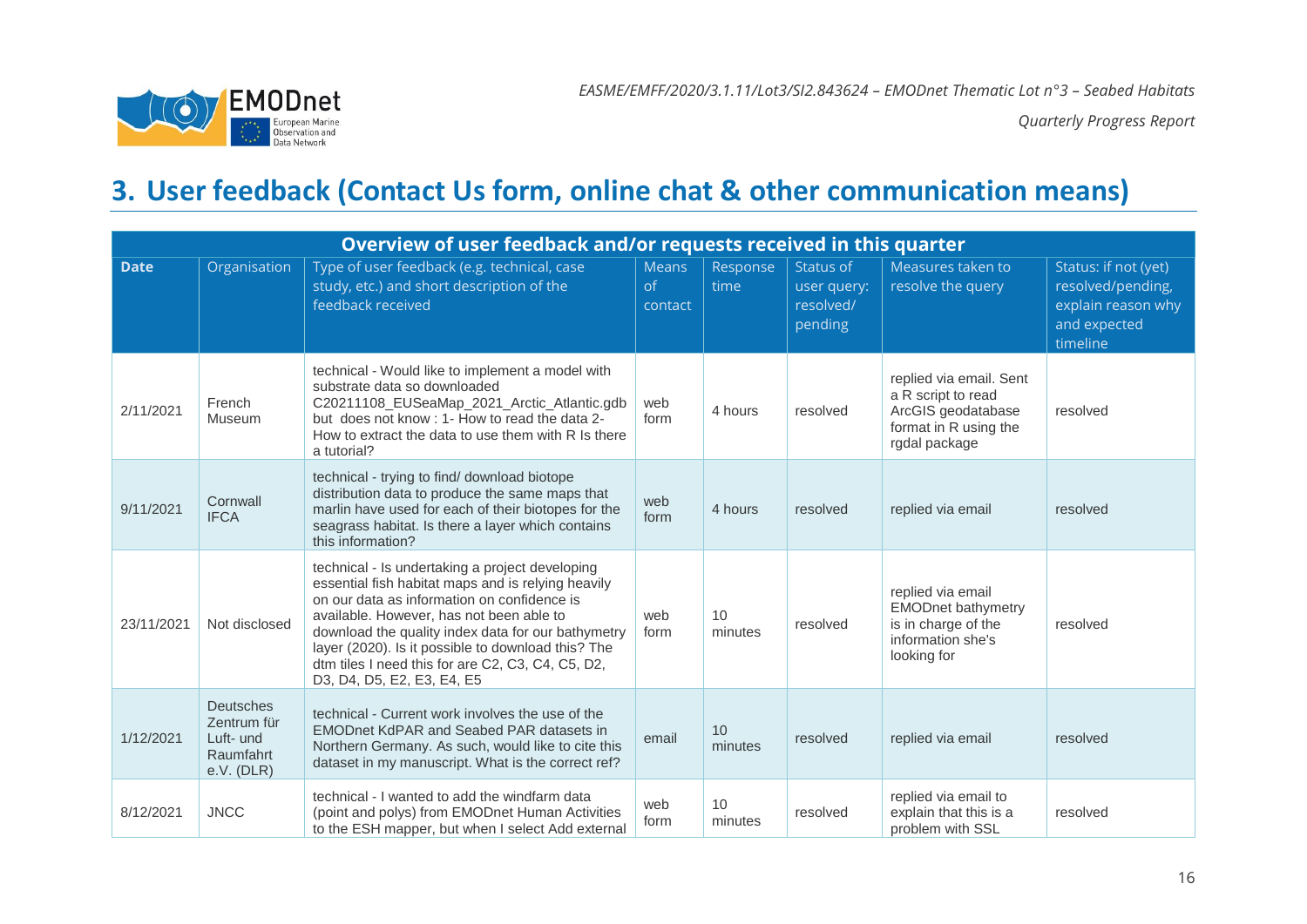

|            |               | layers and try to get layers from HA, I get 'No<br>layers available from this source'. Is this a bug at<br>our end or theirs?                                                                                                           |             |        |          | certification at EHA's<br>end                                                                                                                                                             |                                                    |
|------------|---------------|-----------------------------------------------------------------------------------------------------------------------------------------------------------------------------------------------------------------------------------------|-------------|--------|----------|-------------------------------------------------------------------------------------------------------------------------------------------------------------------------------------------|----------------------------------------------------|
| 9/12/2021  | DG-ENV        | request for analysis - Would you have values for<br>the extent (km2) of each MSFD broad habitat type<br>per country (and per subregion if several for a<br>country)?  I need to do some calculations in<br>relation to seabed trawling. | email       |        | pending  | Offered to do these<br>calculations and<br>publish them online                                                                                                                            | will take some time.<br>aiming for January<br>2022 |
| 10/12/2021 | Not disclosed | technical - Would need the data for the probability<br>of coralligenous, maerl and posidonia habitats in<br>Greece. Tried to download the three datasets from<br>the map viewer but did not work.                                       | web<br>form | 6 days | resolved | replied via email. There<br>has been a change in<br>the permissions<br>associated with this<br>data and that they are<br>not available for<br>download. Suggested<br>to contact the owner | resolved                                           |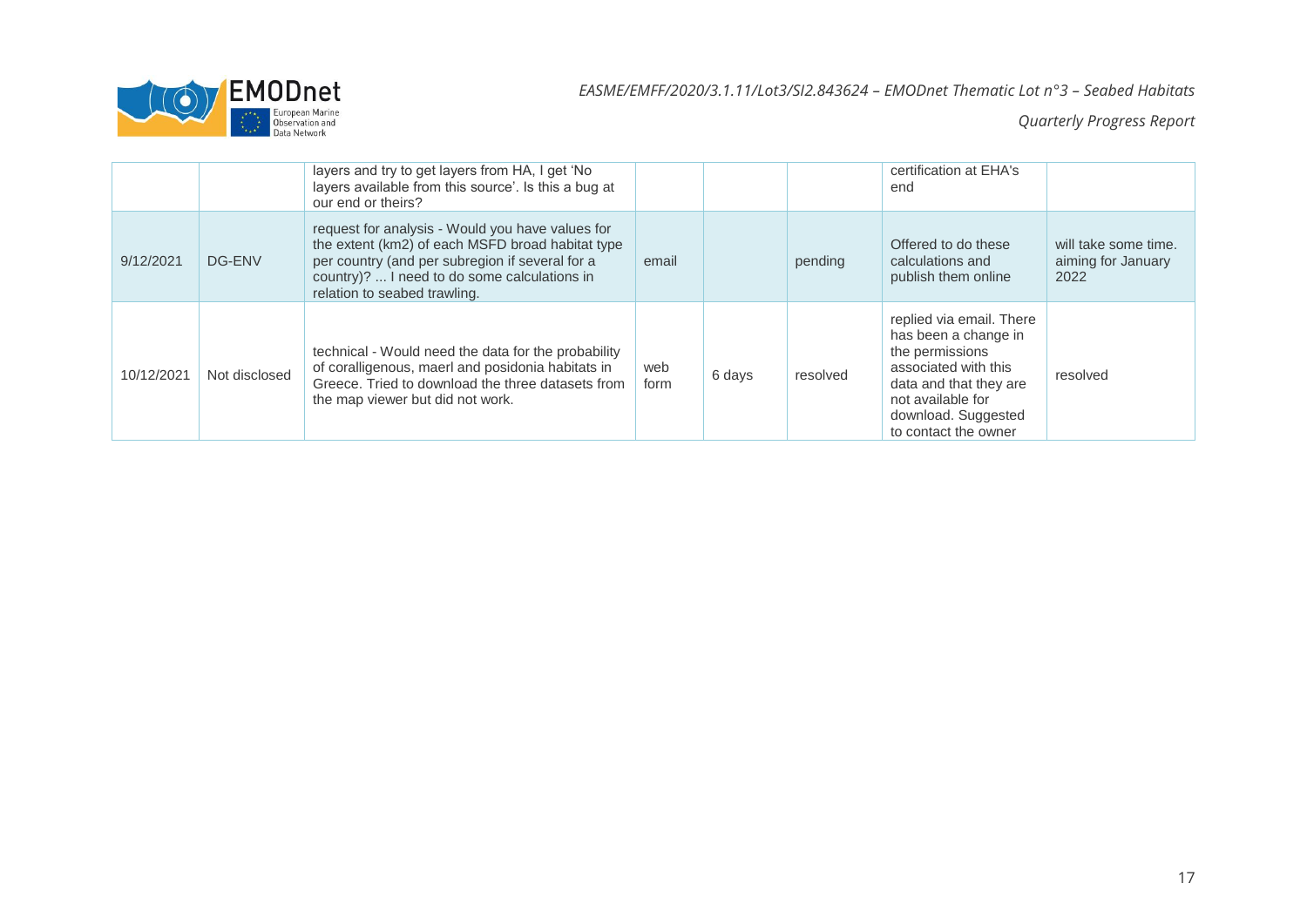

## **4. Meetings/events held/attended & planned**

<span id="page-17-0"></span>

|             | A. Meetings/events organised and attended |                                                                    |                                                                                 |                                                   |                                                                                                                                                                                                                                                                                                                                                             |  |  |
|-------------|-------------------------------------------|--------------------------------------------------------------------|---------------------------------------------------------------------------------|---------------------------------------------------|-------------------------------------------------------------------------------------------------------------------------------------------------------------------------------------------------------------------------------------------------------------------------------------------------------------------------------------------------------------|--|--|
| <b>Date</b> | Location                                  | Type event (internal<br>or external meeting,<br>training/workshop) | Indicate if a ppt was<br>given (yes/no +<br>short description)                  | <b>Meeting</b><br>attended (A) /<br>organised (O) | Short description and main results (# participants,<br>agreements made, etc.)                                                                                                                                                                                                                                                                               |  |  |
| 15/10/2021  | Web                                       | <b>Internal Meeting</b>                                            | no                                                                              | O                                                 | WP5 planning, including JNCC handing over<br>responsibility for this WP to MI. 4 participants. MI now<br>prepared to manage WP5.                                                                                                                                                                                                                            |  |  |
| 27/10/2021  | Web                                       | <b>External Conference</b>                                         | yes - on the<br>challenges of<br>delivering EUSeaMap<br>in the Caspian Sea      | A                                                 | Conference on Climate Change in the Caspian Sea<br>Region (27-28 October). ~200 participants. Promotion<br>of EMODnet Seabed Habitats Phase 4 extension of<br>EUSeaMap into the Caspian Region. Initial identification<br>of primary research contacts for this region. 6<br>recommendations submitted for inclusion into the<br>Conference Summary Report. |  |  |
| 28/10/2021  | Web                                       | <b>External Meeting</b>                                            | no                                                                              | Α                                                 | <b>EMODnet Central Portal Technical team meeting with</b><br>Seabed Habitats - meeting 1. ~15 participants. Central<br>Portal team gained a better understanding of steps<br>needed to incorporate the contents and functionality of<br>the Seabed Habitat portal into the Central Portal.                                                                  |  |  |
| 11/11/2021  | Web                                       | <b>Internal Meeting</b>                                            | no                                                                              | O                                                 | WP2 planning, including ISPRA handing over<br>responsibility for this WP to JNCC. 5 participants. JNCC<br>now prepared to manage WP2.                                                                                                                                                                                                                       |  |  |
| 23/11/2021  | Web                                       | <b>External Workshop</b>                                           | yes - on data<br>standards and useful<br><b>EMODnet Seabed</b><br>Habitats data | A                                                 | Workshop: Towards a Coordinated European Observing<br>System for Marine Macroalgae. 53 participants.<br>Awareness of EMODnet Seabed Habitats data standards                                                                                                                                                                                                 |  |  |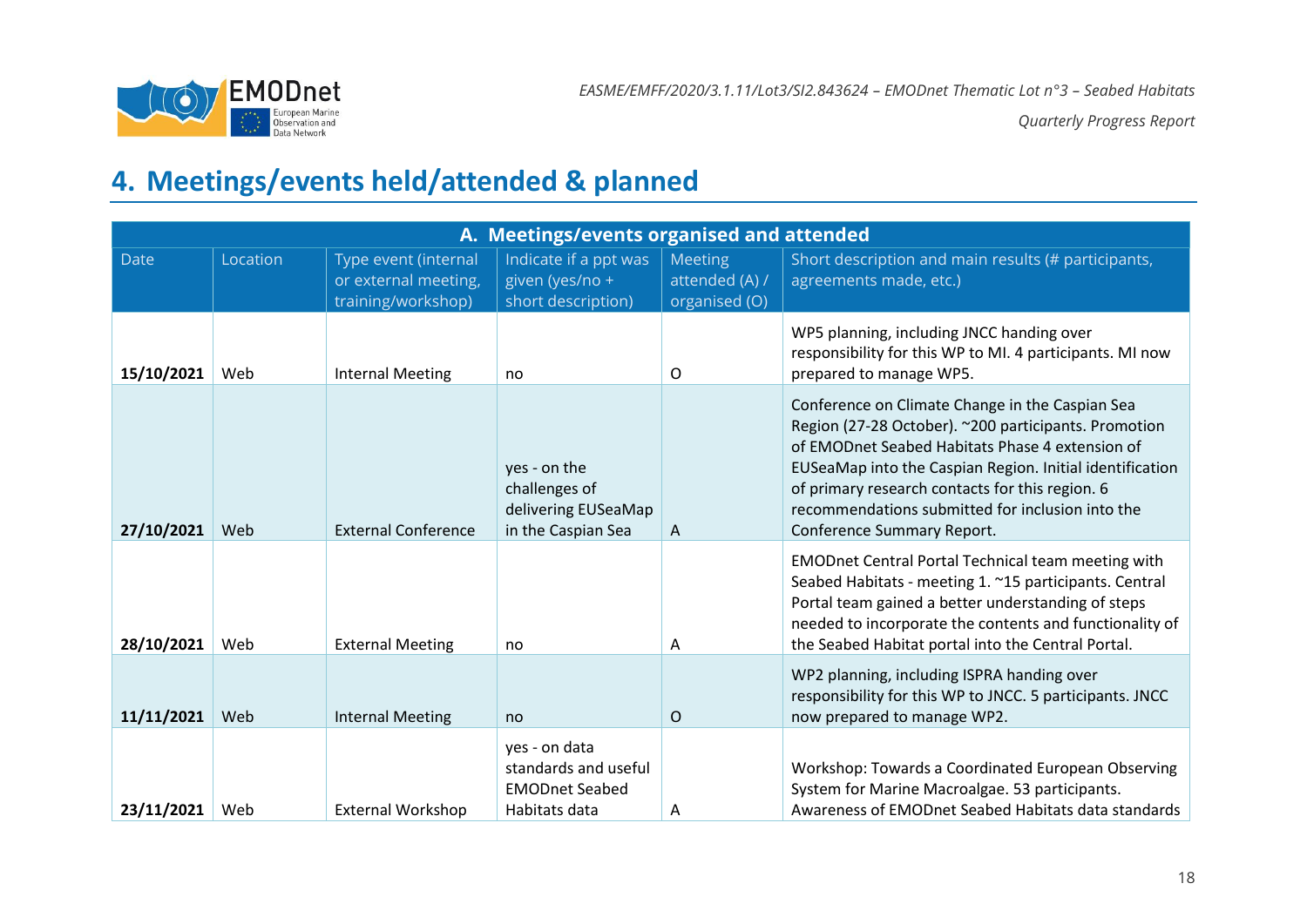

|            |              |                         | products (prepared<br>as part of a wider<br>EMODnet<br>presentation<br>delivered by Biology) |              | and existing data products relevant to marine<br>macroalgae.                                                                                                                                                                                                                                           |
|------------|--------------|-------------------------|----------------------------------------------------------------------------------------------|--------------|--------------------------------------------------------------------------------------------------------------------------------------------------------------------------------------------------------------------------------------------------------------------------------------------------------|
| 30/11/2021 | Web          | <b>Internal Meeting</b> | no                                                                                           | $\mathsf{O}$ | Caspian Climate Conference - Presentation Debrief. 4<br>participants. MI described the 27/10 conference to<br>other partners, with some suggested next steps                                                                                                                                           |
| 30/11/2021 | Web          | <b>Internal Meeting</b> | no                                                                                           | 0            | WP1 and WP6 planning. 2 participants. Agreement on<br>division of responsibilities between Project Coordinator<br>(at JNCC) and Technical Project Manager (at Ifremer),<br>who together with the Project Administrator (at JNCC),<br>form the 'Project Office'. Ifremer now prepared to<br>manage WP1. |
| 30/11/2021 | Web          | <b>Internal Meeting</b> | no                                                                                           | $\mathsf{O}$ | WP3 planning and essential fish habitats. 4 participants.<br>CCMAR now prepared to manage WP3.                                                                                                                                                                                                         |
| 01/12/2021 | Web          | <b>External Meeting</b> | no                                                                                           | A            | <b>EMODnet Central Portal Technical team meeting with</b><br>Seabed Habitats - meeting 2. ~15 participants. Central<br>Portal team gained a better understanding of steps<br>needed to incorporate the contents and functionality of<br>the Seabed Habitat portal into the Central Portal.             |
| 02/12/2021 | Peterborough | <b>Internal Meeting</b> | no                                                                                           | $\mathsf{O}$ | WP4 planning. 2 participants. JNCC now prepared to<br>manage WP4.                                                                                                                                                                                                                                      |
| <b>SUM</b> |              |                         |                                                                                              | $\mathbf{o}$ | Total # of meetings organised = $6$                                                                                                                                                                                                                                                                    |
| <b>SUM</b> |              |                         |                                                                                              | A            | Total # of meetings attended = $4$                                                                                                                                                                                                                                                                     |

**B. Meetings/events planned in the future**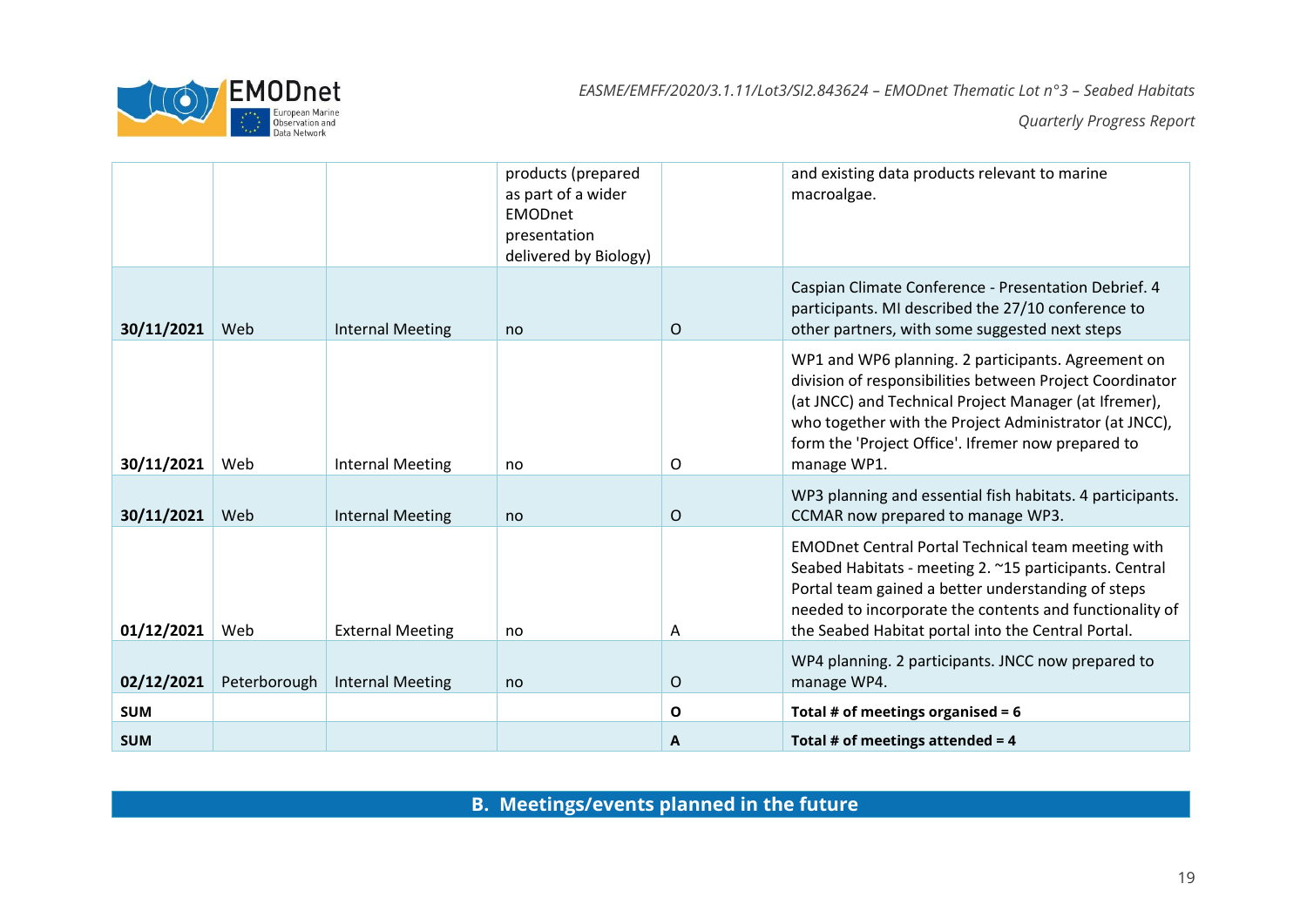

| Date       | Location | Type event<br>(meeting, training<br>(workshop), etc.) | Meeting to be<br>attended (A) /<br>organised (O) | Short description and main expected outcomes                                                                                                                                                                                                                                              |
|------------|----------|-------------------------------------------------------|--------------------------------------------------|-------------------------------------------------------------------------------------------------------------------------------------------------------------------------------------------------------------------------------------------------------------------------------------------|
| 19/01/2022 | Web      | Internal Meeting                                      | O                                                | EMODnet Seabed Habitats kick-off. We expect that all consortium members will gain<br>a greater understanding of what is required in the project.                                                                                                                                          |
| 02/02/2022 | Web      | <b>External Meeting</b>                               | A                                                | EMODnet Central Portal Technical team meeting with Seabed Habitats - meeting 3.<br>We expect the Central Portal team to continue to gain a better understanding of<br>steps needed to incorporate the contents and functionality of the Seabed Habitat<br>portal into the Central Portal. |
| 14/02/2022 | Web      | External<br>Conference                                | А                                                | International Ocean Data Conference 2022 - The Data We Need for the Ocean We<br>Want.                                                                                                                                                                                                     |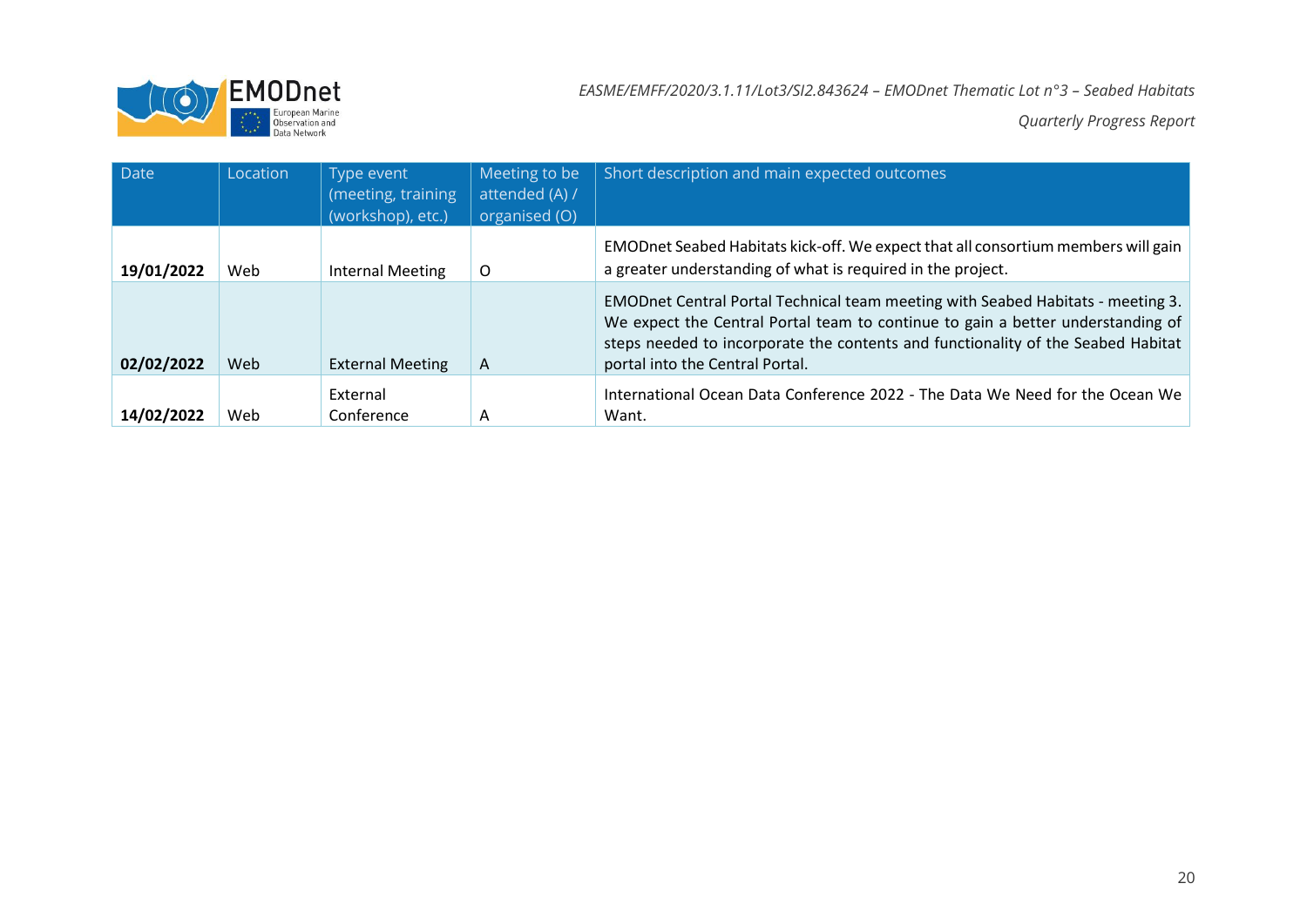

*Quarterly Progress Report*

# <span id="page-20-0"></span>**5. Communication assets**

| <b>A. Communication products</b> |                           |                                                                                                                                                                                                                                                 |                                                                                                                                           |                                                                           |  |  |
|----------------------------------|---------------------------|-------------------------------------------------------------------------------------------------------------------------------------------------------------------------------------------------------------------------------------------------|-------------------------------------------------------------------------------------------------------------------------------------------|---------------------------------------------------------------------------|--|--|
| <b>Date</b>                      | Communication<br>material | Short description (of the<br>material, title, ) of the<br>asset                                                                                                                                                                                 | Main results                                                                                                                              | Name of event at<br>which material was<br>disseminated (if<br>applicable) |  |  |
| 29/10/2021                       | News article              | <b>EMODnet Central news</b><br>article entitled<br>"EUSeaMap 2021:<br><b>EMODnet broad-scale</b><br>seabed habitat map for<br>Europe"                                                                                                           | Greater awareness<br>of the existence of<br>an updated<br>EUSeaMap so that<br>the latest version of<br>this product is used.              | <b>NA</b>                                                                 |  |  |
| 11/11/2021                       | Newsletter item           | <b>EMODnet newsletter item</b><br>entitled New release of<br><b>EMODnet broad-scale</b><br>seabed habitat map for<br>Europe (EUSeaMap)"                                                                                                         | Readers see that<br>there is an update<br>to EUSeaMap, and<br>their attention is<br>drawn to the longer<br>news article on this<br>topic. | <b>NA</b>                                                                 |  |  |
| 11/11/2021                       | News article              | <b>EMODnet Seabed</b><br>Habitats news article<br>entitled "Official Release<br>of EUSeaMap 2021"                                                                                                                                               | Greater awareness<br>of the existence of<br>an updated<br>EUSeaMap so that<br>the latest version of<br>this product is used.              | <b>NA</b>                                                                 |  |  |
| 12/11/2021                       | News article              | <b>EMODnet Seabed</b><br>Habitats news article<br>entitled "EMODnet<br>Seabed Habitats - Phase<br>4"                                                                                                                                            | Awareness that the<br>new phase of<br><b>EMODnet Seabed</b><br>Habitats has begun,<br>with some new<br>objectives and<br>partners         | <b>NA</b>                                                                 |  |  |
| 23/11/2021                       | Online pledge             | A pledge: "EMODnet<br>Seabed Habitats will<br>continue to improve &<br>expand the coverage of<br>the broadscale seabed<br>habitat map for Europe,<br>EUSeaMap, which serves<br>as a base map for<br>national, regional & global<br>assessments" | Greater awareness<br>of EMODnet as a<br>contributor to<br>marine<br>environmental<br>protection in<br>Europe.                             | <b>NA</b>                                                                 |  |  |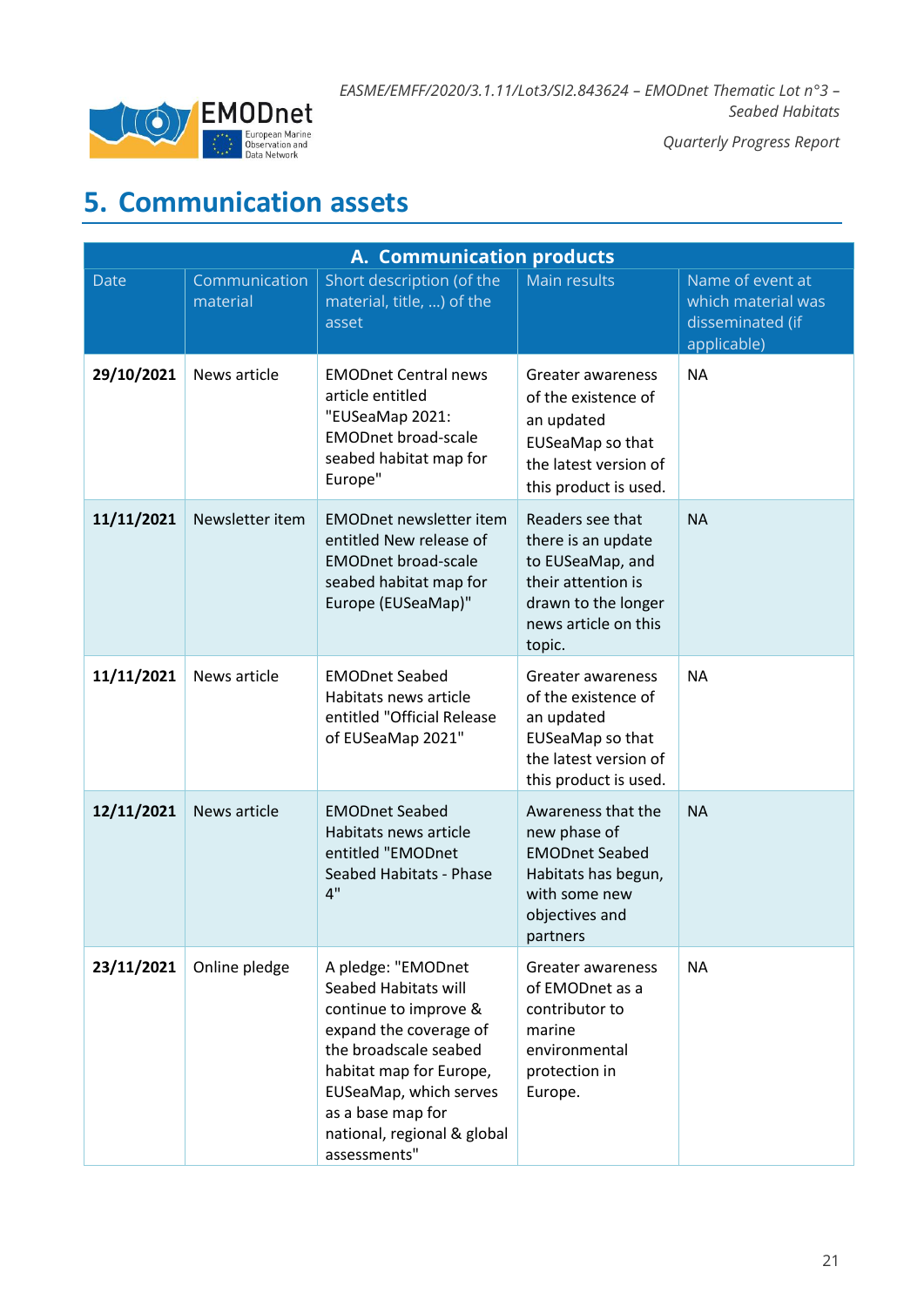

| 30/11/2021 | News article    | <b>EMODnet Central news</b><br>article entitled<br>"Conference on Climate<br>Change in the Caspian Sea<br>2021" | Awareness that the<br>geographic scope<br>has expanded to the<br>Caspian Sea                                                                                      | <b>NA</b> |
|------------|-----------------|-----------------------------------------------------------------------------------------------------------------|-------------------------------------------------------------------------------------------------------------------------------------------------------------------|-----------|
| 30/11/2021 | Newsletter item | <b>EMODnet news item</b><br>entitled "Conference on<br>Climate Change in the<br>Caspian Sea 2021"               | Readers see that the<br>geographic scope<br>has expanded to the<br>Caspian Sea and<br>their attention is<br>drawn to the longer<br>news article on this<br>topic. | <b>NA</b> |
| 30/11/2021 | News article    | <b>EMODnet news item</b><br>entitled "EMODnet<br>Seabed Habitats Phase IV"                                      | Awareness that the<br>new phase of<br><b>EMODnet Seabed</b><br>Habitats has begun,<br>with some new<br>objectives and<br>partners                                 | <b>NA</b> |
| 30/11/2021 | Newsletter item | <b>EMODnet newsletter item</b><br>entitled "EMODnet<br>Seabed Habitats Phase IV"                                | Readers see that a<br>new phase has<br>begun, with some<br>new objectives, and<br>their attention is<br>drawn to the longer<br>news article on this<br>topic.     | <b>NA</b> |

|                 | <b>B. Planned communication products</b>                                     |                                                                                                                |                                                          |  |  |  |  |  |
|-----------------|------------------------------------------------------------------------------|----------------------------------------------------------------------------------------------------------------|----------------------------------------------------------|--|--|--|--|--|
| <b>Date</b>     | Communication<br>material                                                    | Short description (of the material, title,<br>) and/or link to the asset                                       | Main results expected                                    |  |  |  |  |  |
| In.<br>progress | <b>MEDIN</b><br>Article in<br>newsletter                                     | Release of new EUSeaMap 2021 and other<br>datasets ESH products, including data<br>layers and technical report | Seabed<br>EMODnet<br>Promote<br><b>Habitats Products</b> |  |  |  |  |  |
| Feb 1           | <b>EMODnet</b><br>Central<br>Protocol<br>for<br>promoting<br>new<br>datasets | Release of biogenic substrate layer for<br>Europe                                                              | Seabed<br>EMODnet<br>Promote<br><b>Habitats Products</b> |  |  |  |  |  |
| Feb 21          | News item on ESH<br>website                                                  | Release of biogenic substrate layer for<br>Europe                                                              | EMODnet<br>Seabed<br>Promote<br><b>Habitats Products</b> |  |  |  |  |  |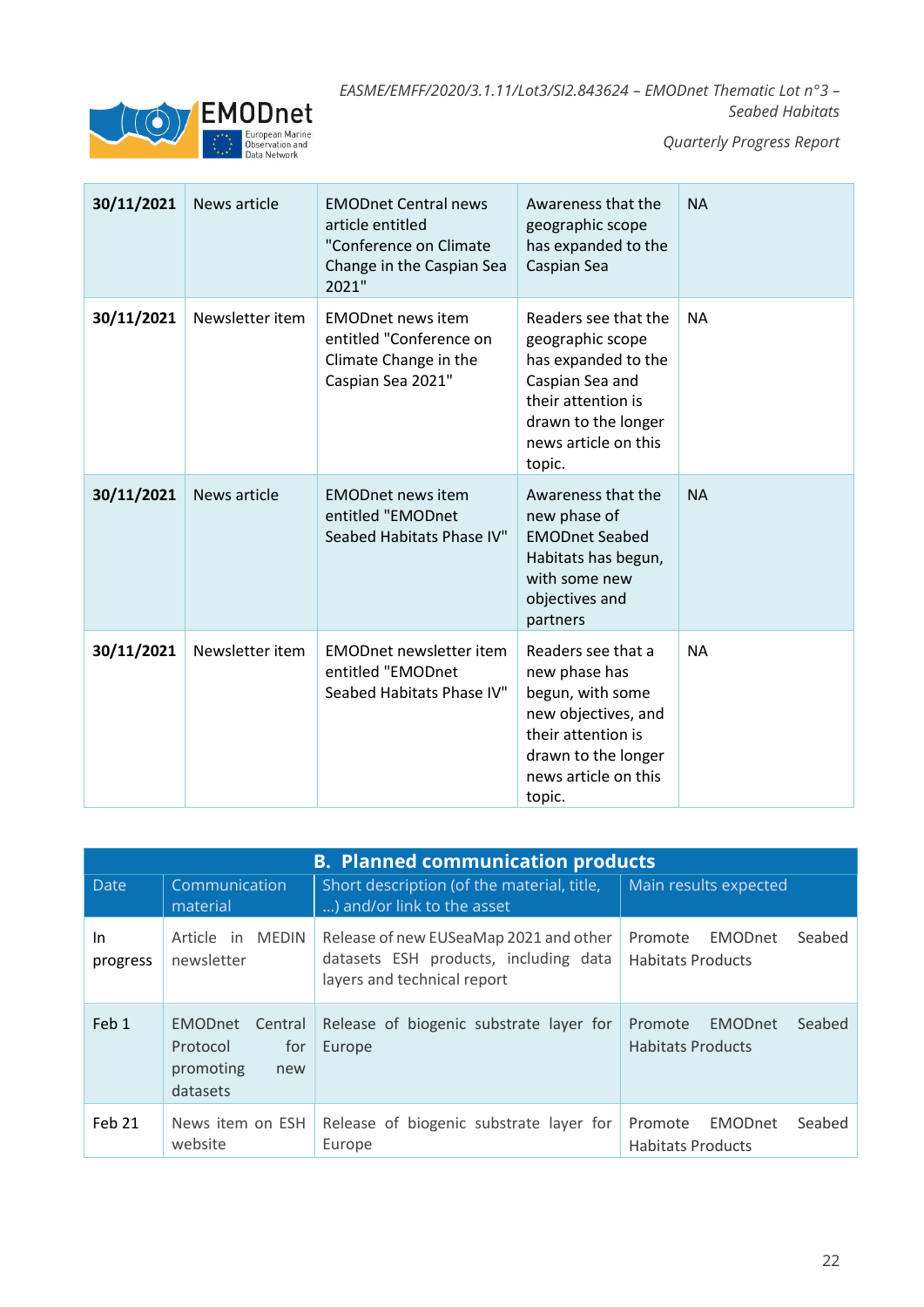

| Mar 1  | EMODnet Central<br>for<br>Protocol<br>promoting<br>new<br>datasets | Release of coralligenous habitats in the<br>Mediterranean Sea | Promote<br>Seabed<br>EMODnet<br><b>Habitats Products</b> |
|--------|--------------------------------------------------------------------|---------------------------------------------------------------|----------------------------------------------------------|
| Mar 21 | News item on ESH<br>website                                        | Release of coralligenous habitats in the<br>Mediterranean Sea | Seabed<br>Promote<br>EMODnet<br><b>Habitats Products</b> |
|        |                                                                    |                                                               |                                                          |
|        |                                                                    |                                                               |                                                          |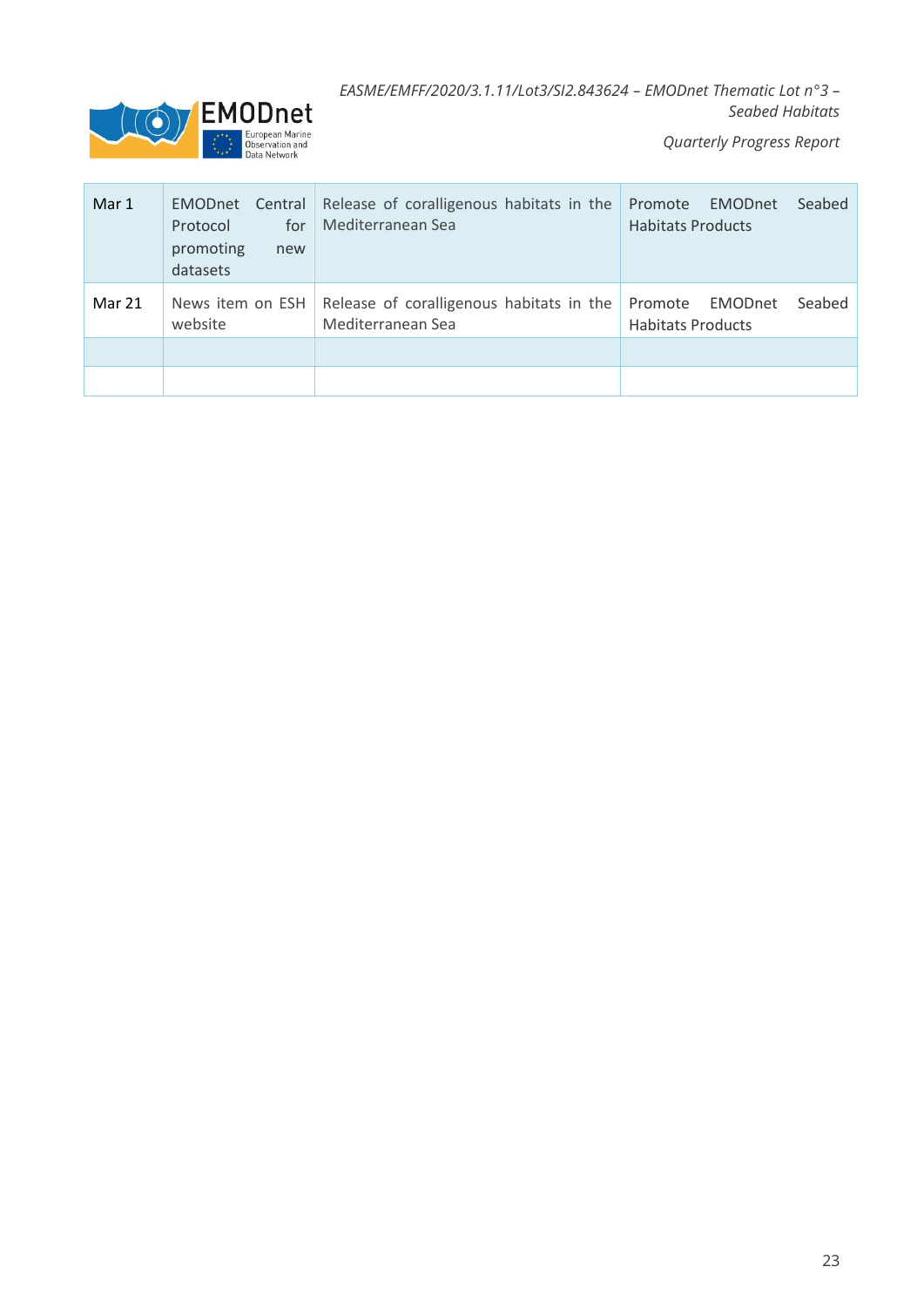

| List of known publications using EMODnet data or data products |                                          |                                                                                                                                                                                            |                                                                                                                                                                                                                                     |                                                                                                                                                                                                                                                                                                                                                                             |  |  |
|----------------------------------------------------------------|------------------------------------------|--------------------------------------------------------------------------------------------------------------------------------------------------------------------------------------------|-------------------------------------------------------------------------------------------------------------------------------------------------------------------------------------------------------------------------------------|-----------------------------------------------------------------------------------------------------------------------------------------------------------------------------------------------------------------------------------------------------------------------------------------------------------------------------------------------------------------------------|--|--|
| <b>Date</b>                                                    | Type and name of journal,<br>conference, | Publication title including DOI (if known)                                                                                                                                                 | Author(s)                                                                                                                                                                                                                           | Organisation(s)                                                                                                                                                                                                                                                                                                                                                             |  |  |
| Sept<br>2021                                                   | <b>Ecological Indicators</b>             | Beyond connecting the dots: A multi-scale, multi-<br>resolution approach to marine habitat mapping.<br>http://dx.doi.org/10.1016/j.ecolind.2021.107849                                     | Karin J.van der Reijden,<br>Laura L. Govers, Leo Koop,<br>Johan H. Damveld, Peter M.<br>Sebastiaan<br>Herman,<br>J.<br>Mestdagh, Gerjan Pieth,<br>D.<br>Adriaan<br>Rijnsdorph,<br>Grete E. Dinesen, Mirjam<br>Snellen and Han Olff. | University of Groningen,<br><b>Technical University of</b><br>Denmark, Royal<br>Netherlands Institute for<br>Sea Research, Delft<br>University of Technology,<br>University of Twente,<br><b>Coastal Engineering</b><br>Group of Deltares,<br><b>Wageningen Marine</b><br>Research, Wageningen<br>University, Department<br>of Applied Geology and<br>Geophysics, Deltares. |  |  |
| 2021                                                           | Marine Policy                            | Spatial overlap between human activities and seabed<br>habitats in European Seas: Insights into EMODnet's<br>data for management purposes.<br>https://doi.org/10.1016/j.marpol.2021.104551 | Oihana Solaun<br>Yolanda<br>Sagarminaga<br>Iratxe<br>Menchaca, Ibon Galparsoro                                                                                                                                                      | AZTI, Marine Research,<br>Basque Research and<br>Technology Alliance (BRTA)                                                                                                                                                                                                                                                                                                 |  |  |
| 2021                                                           | Marine Pollution Bulletin                | Identifying hotspots of non-indigenous species' high<br>impact in the Maltese islands (Central Mediterranean<br>Sea).<br>https://doi.org/10.1016/j.marpolbul.2021.112016                   | Angela<br>G.<br>Bartolo,<br>Konstantinos Tsiamis, Frithjof<br>C. Küpper                                                                                                                                                             | School of Biological<br>Sciences, University of<br>Aberdeen, UK, Vroutou 12,<br>Greece, Marine<br>Biodiscovery Centre,<br>Department of Chemistry,<br>University of Aberdeen,<br>Aberdeen, UK.                                                                                                                                                                              |  |  |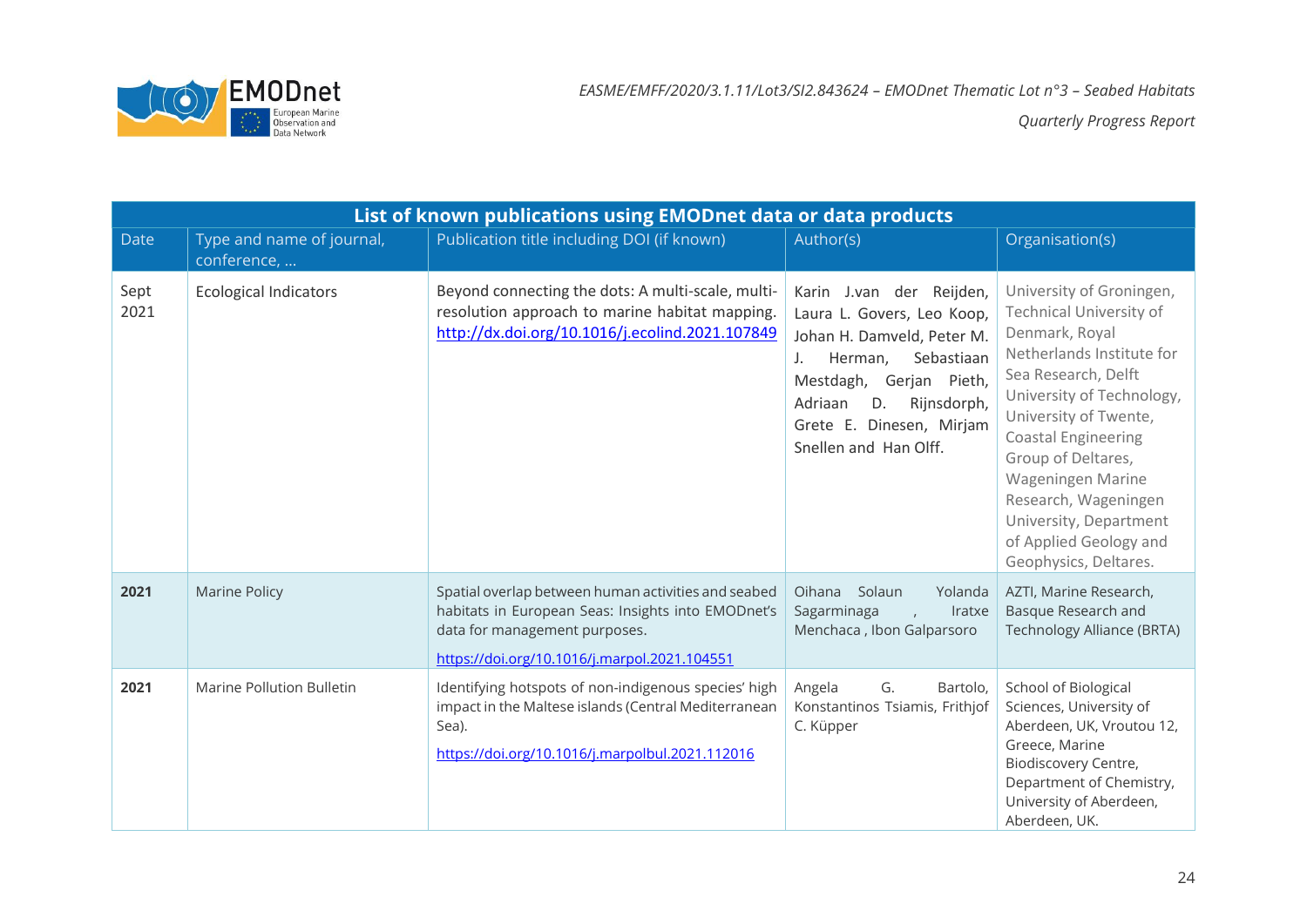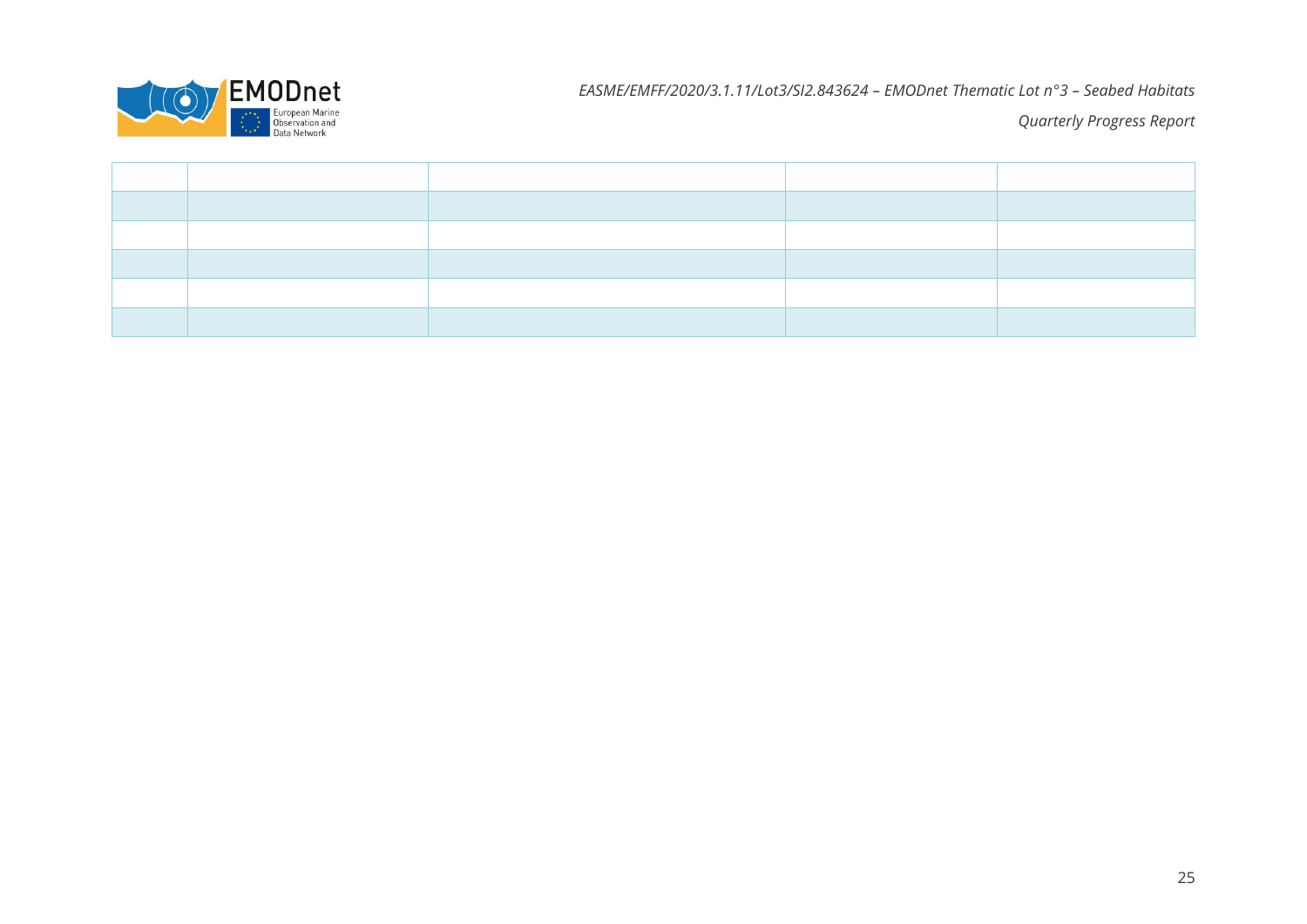

# **6. Monitoring indicators**

<span id="page-25-0"></span>

| <b>Comments on the progress indicators in the excel template</b>                                                     |                                                                                                                          |                                                                                                                                                                                                                                                                                                                                                                                                                                             |  |  |  |
|----------------------------------------------------------------------------------------------------------------------|--------------------------------------------------------------------------------------------------------------------------|---------------------------------------------------------------------------------------------------------------------------------------------------------------------------------------------------------------------------------------------------------------------------------------------------------------------------------------------------------------------------------------------------------------------------------------------|--|--|--|
| Progress indicator                                                                                                   | Means of<br>collecting figures                                                                                           | Comment                                                                                                                                                                                                                                                                                                                                                                                                                                     |  |  |  |
| 1. Current status and coverage of total available thematic data<br>A) Volume and coverage of available data          | Matomo/<br>other<br>(Please state which<br>monitoring<br>tool<br>was used to collate<br>the information in<br>each case) | No new data uploaded during the quarter as per workplan.                                                                                                                                                                                                                                                                                                                                                                                    |  |  |  |
| B) Usage of data in this quarter                                                                                     |                                                                                                                          | Considerable increase in number of manual downloads over the previous<br>quarter, especially accounting for the December holiday period. Main peak<br>in downloads appears to be November, possibly coinciding with greater<br>communications coverage due to EUSeaMap 2021 news story. Increase in<br>number of WMS and WFS requests despite Geoserver logging error mid-<br>december (now rectified), so true figures likely even higher. |  |  |  |
| 2. Current status and coverage of total number of data products<br>A) Volume and coverage of available data products |                                                                                                                          | 6 Finnish habitat maps removed from the portal at request of data provider<br>(due to security concerns) - bounding boxes and metadata retained. No new<br>data added this quarter as per workplan.                                                                                                                                                                                                                                         |  |  |  |
| B) Usage of data products in this quarter                                                                            |                                                                                                                          | Similar to Data, heavy increase in manual downloads of products. Also similar<br>to data, peak downloads are in early November which potentially show a link<br>with increased communications coverage due to the EUSeaMap 2021 news<br>story on the central portal. WFS requests marginally down for composite<br>products, though not significantly, likely impacted by a Geoserver logging<br>error in mid-December (since rectified)    |  |  |  |
| 3. Organisations supplying/approached to supply data and data<br>products within this quarter                        |                                                                                                                          | Excellent initial progress made with initial requests for data and data<br>products from not only European continent but also carribean seas. All listed<br>rows represent data or data products that have been successfully received<br>by the relevant EMODnet partner. They will then subsequently be QC'd and<br>ingested into the portal throughout the phase.                                                                         |  |  |  |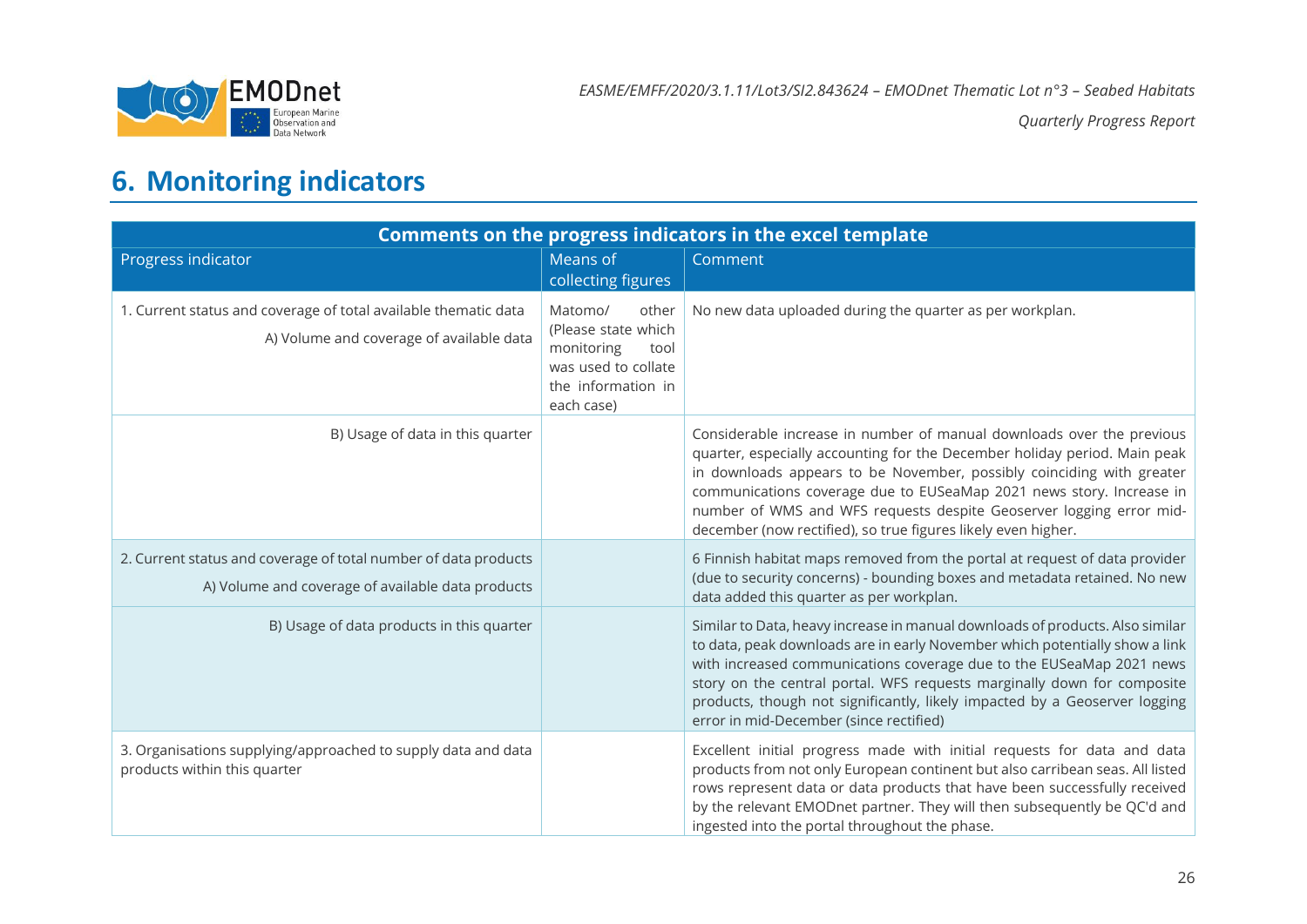

*Quarterly Progress Report*

| 4. Online 'Web' interfaces to access or view data                  | No changes to services. Move to new Geoserver delayed by person<br>circumstances of relevant staff, though still in pipeline.                                                                                                                                                                             |
|--------------------------------------------------------------------|-----------------------------------------------------------------------------------------------------------------------------------------------------------------------------------------------------------------------------------------------------------------------------------------------------------|
| 5. Statistics on information volunteered through download<br>forms | Roughly 50% of "users" (treated as individual download events) gave some<br>form of information. From those giving sector information, heavy slant<br>towards academia, which is consistent with previous quarters. Geographic<br>percentages remain similarly consistent.                                |
| 6. Published use cases                                             | Much heavier viewership of Mediterranean case studies (along with the UK-<br>French interconnector study) in comparison to other regions. Reasoning<br>uncertain. Recommend publication of further use cases on the central portal<br>is tied in with centralisation work to avoid duplication of effort. |
| 8.1. Technical monitoring                                          | Response times improved since previous (final report) and satisfactory.<br>Previous high response time likely an anomaly (no intentional change made<br>to server).                                                                                                                                       |
| 8.2. Portal user-friendliness (Visual harmonization score)         | Increase in conformity of footer structure and webportal header scores in<br>comparison to previous (final) report, suggesting greater conformance.                                                                                                                                                       |
| 9. Visibility & Analytics for web pages                            | Stats remain consistent since the start of the phase (October 2021)                                                                                                                                                                                                                                       |
| 10. Visibility & Analytics for web sections                        | Pageviews remaining -generally consistent since the start of the phase.                                                                                                                                                                                                                                   |
| 11. Average visit duration for web pages                           | Key trends are increase in duration spent on documentation site area<br>(possibly linked with viewing of EUSeaMap 2021 papers) and lowered<br>duration on data exchange format area, which ties in with the reduced<br>activity on data submission commonly happens at the start of a phase.              |

*The monitoring numbers reported as part of the progress monitoring of EMODnet performance are collected through Matomo. In some cases, numbers from other monitoring systems may also be reported (e.g. Awstats, Google Analytics), and if so, must be reported in the table above. Each system uses different technical approaches and therefore has its strengths and shortcomings. Therefore, results are indicative and care should be taken when interpreting absolute numbers or comparing results from different tools. It is often more sensible to consider trends over time collected by the same monitoring tool.*